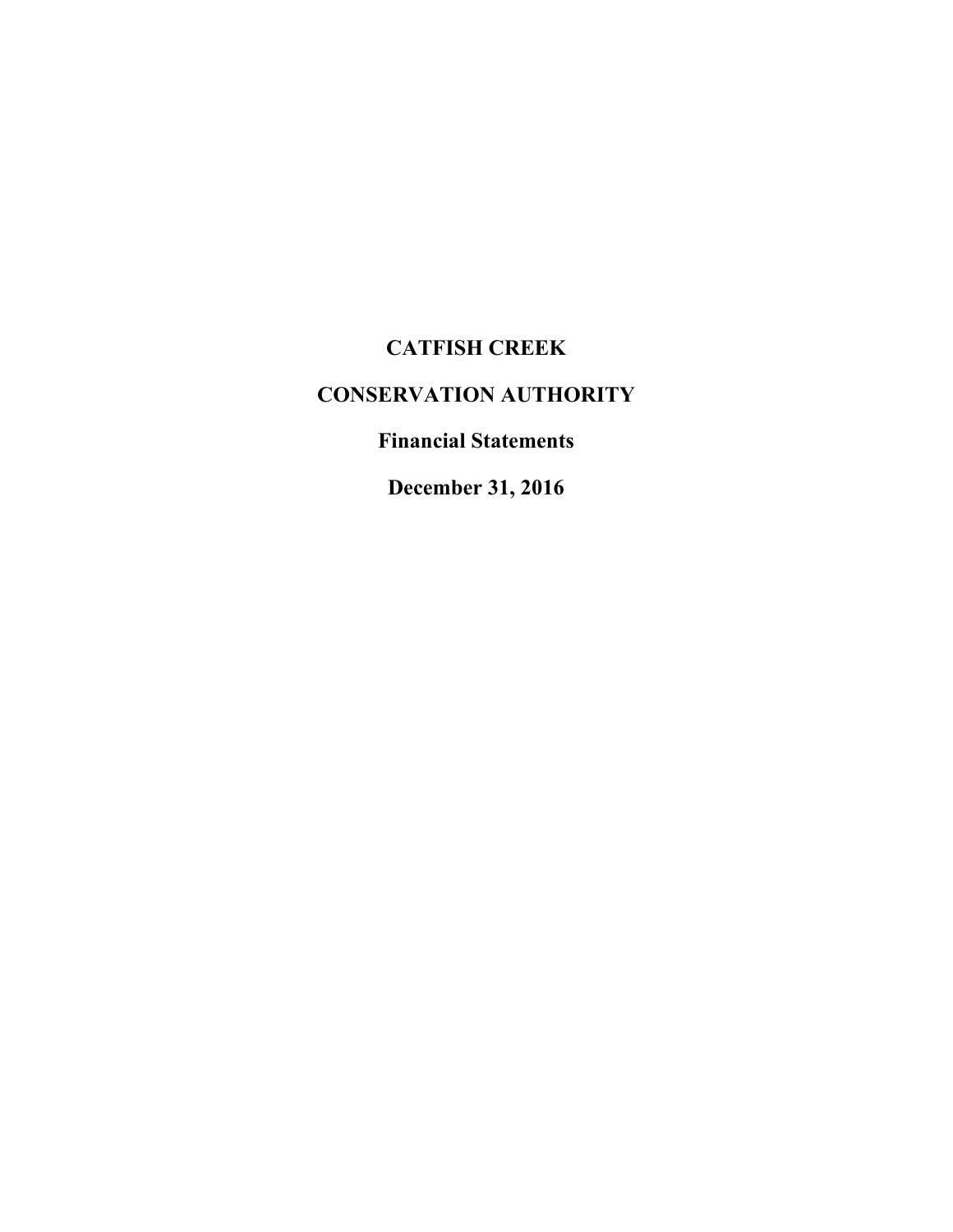# **Financial Statements**

# **Year Ended December 31, 2016**

| <b>Table of Contents</b>                     | <b>PAGE</b>    |
|----------------------------------------------|----------------|
| <b>Independent Auditors' Report</b>          | $1 - 2$        |
| <b>Statement of Financial Position</b>       | 3              |
| <b>Statement of Operations</b>               | $\overline{4}$ |
| <b>Statement of Accumulated Surplus</b>      | 5              |
| Statement of Change in Net Financial Assets  | 6              |
| <b>Statement of Cash Flows</b>               | $\overline{7}$ |
| Notes to the Financial Statements            | $8 - 15$       |
| Schedule of Internal Reserves                | 16             |
| Schedule of Program Expenditures             | 17             |
| Schedule of Other Expenditures               | 18             |
| Schedule of Administrative Expenditures      | 19             |
| Schedule of Tangible Capital Assets for 2016 | 20             |
| Schedule of Tangible Capital Assets for 2015 | 21             |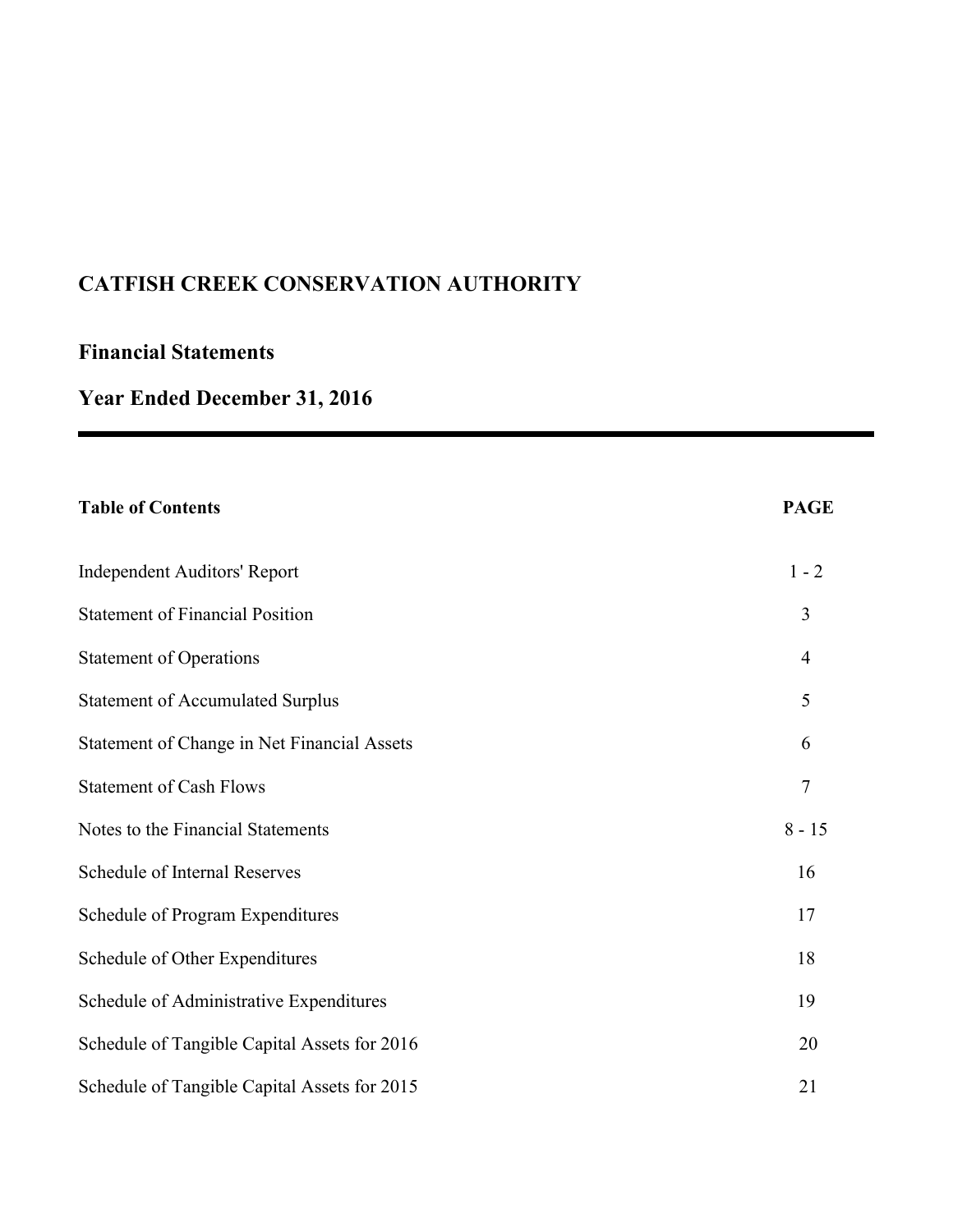

P. 519-633-0700 · F. 519-633-7009 450 Sunset Drive, St. Thomas, ON N5R 5V1

P. 519-773-9265 · F. 519-773-9683 25 John Street South, Aylmer, ON N5H 2C1

www.grahamscottenns.com

#### **INDEPENDENT AUDITORS' REPORT**

#### To the Members of **Catfish Creek Conservation Authority**:

#### **Report on the Financial Statements**

We have audited the accompanying financial statements of **Catfish Creek Conservation Authority**, which comprise the statement of financial position as at December 31, 2016, and the statements of operations, accumulated surplus, changes in net financial assets, and cash flows for the year then ended, and a summary of significant accounting policies and other explanatory information.

#### **Management's Responsibility for the Financial Statements**

Management is responsible for the preparation and fair presentation of these financial statements in accordance with Canadian accounting standards for public sector entities and for such internal control as management determines is necessary to enable the preparation of financial statements that are free from material misstatement, whether due to fraud or error.

#### **Auditor's Responsibility**

Our responsibility is to express an opinion on these financial statements based on our audit. We conducted our audit in accordance with Canadian generally accepted auditing standards. Those standards require that we comply with ethical requirements and plan and perform the audit to obtain reasonable assurance whether the financial statements are free of material misstatement.

An audit involves performing procedures to obtain audit evidence about the amounts and disclosures in the financial statements. The procedures selected depend on the auditor's judgment, including the assessment of the risks of material misstatement of the financial statements, whether due to fraud or error. In making those risk assessments, the auditor considers internal control relevant to the entity's preparation and fair presentation of the financial statements in order to design audit procedures that are appropriate in the circumstances, but not for the purpose of expressing an opinion on the effectiveness of the entity's internal control. An audit also includes evaluating the appropriateness of accounting policies used and the reasonableness of accounting estimates made by management, as well as evaluating the overall presentation of the financial statements.

We believe that the audit evidence we have obtained is sufficient and appropriate to provide a basis for our qualified audit opinion.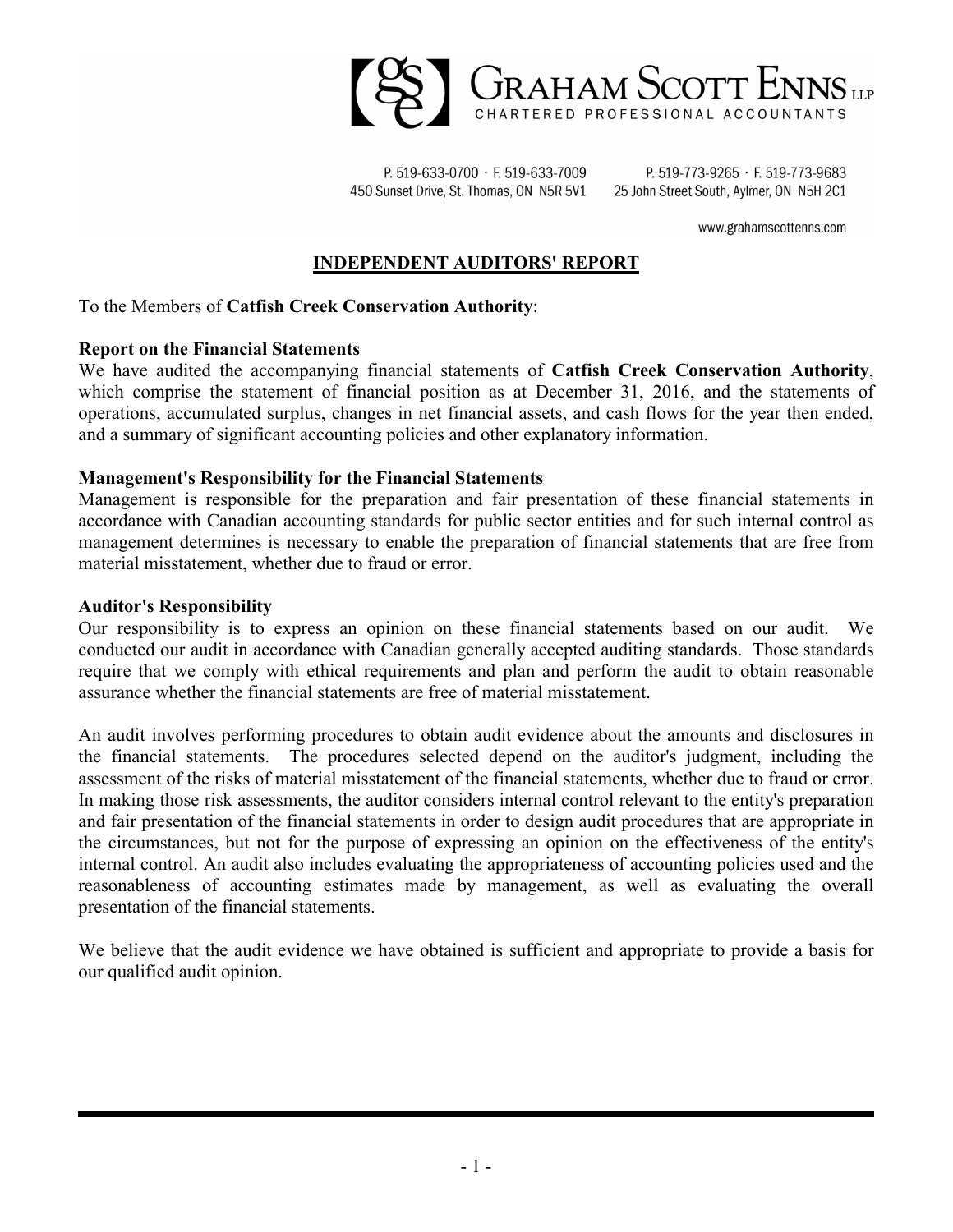

P. 519-633-0700 · F. 519-633-7009 450 Sunset Drive, St. Thomas, ON N5R 5V1

P. 519-773-9265 · F. 519-773-9683 25 John Street South, Aylmer, ON N5H 2C1

www.grahamscottenns.com

### **INDEPENDENT AUDITORS' REPORT (CONTINUED)**

#### **Basis for Qualified Opinion**

In common with many charitable organizations, the organization derives revenue from charitable donations the completeness of which is not susceptible of satisfactory audit verification. Accordingly, our verification of these revenues was limited to the amounts recorded in the records of the organization and we were not able to determine whether any adjustments might be necessary to contributions, the annual surplus or deficit, financial assets and accumulated surplus.

#### **Qualified Opinion**

In our opinion, except for the effects of the matter described in the Basis for Qualified Opinion paragraph, the financial statements present fairly, in all material respects, the statement of financial position of **Catfish Creek Conservation Authority** as at December 31, 2016, and the statements of operations, accumulated surplus, changes in net financial assets, and cash flows for the year then ended in accordance with Canadian accounting standards for public sector entities.

**Aylmer, Ontario** *Graham Scott Enns LLP*

**January 26, 2017 CHARTERED PROFESSIONAL ACCOUNTANTS Licensed Public Accountants**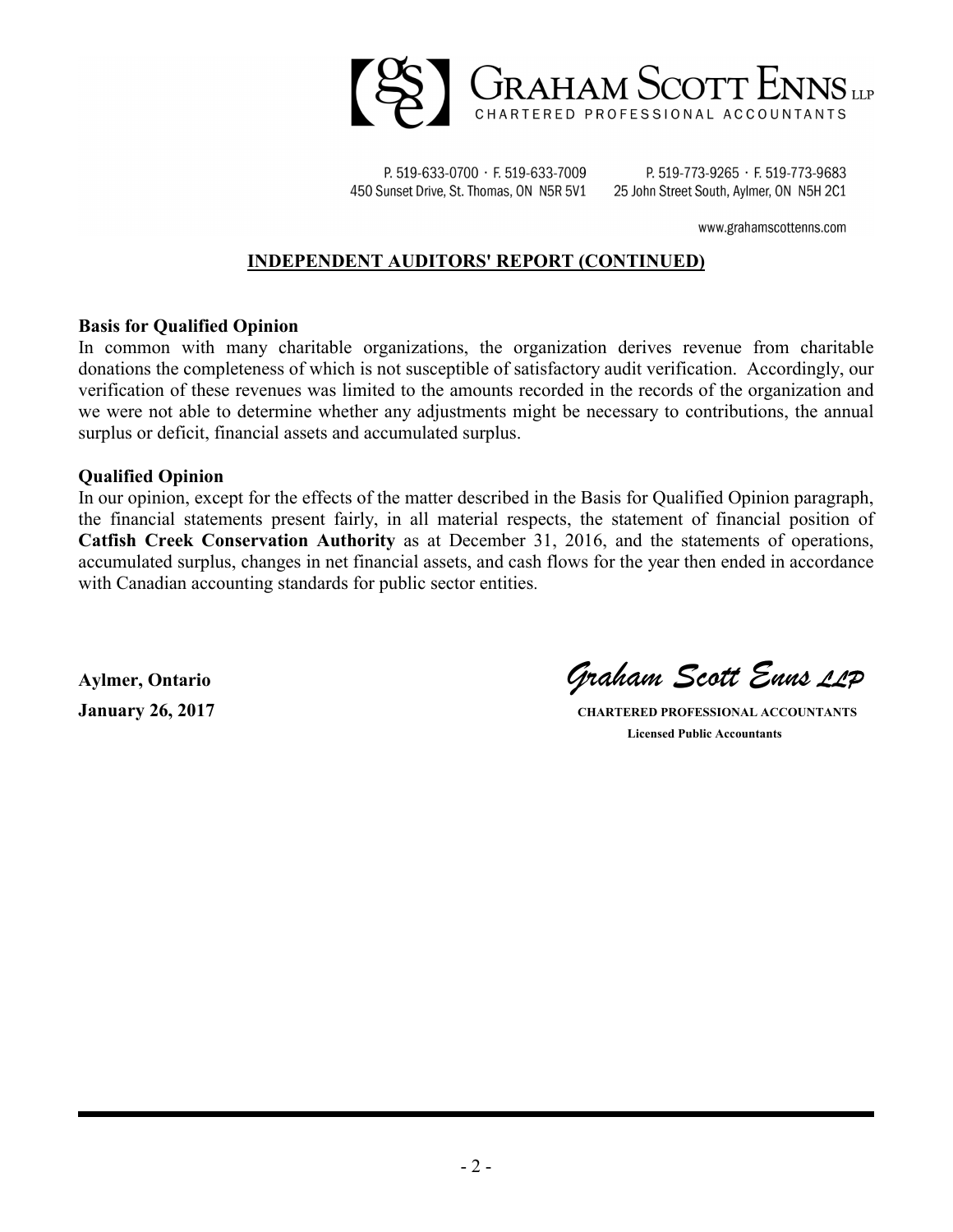# **Statement of Financial Position As At December 31, 2016**

|                                           | 2016         | 2015      |
|-------------------------------------------|--------------|-----------|
|                                           | $\mathbf{s}$ | $5$       |
| <b>FINANCIAL ASSETS</b>                   |              |           |
| Cash                                      | 133,234      | 126,268   |
| Term deposits (Note 2)                    | 309,974      | 408,453   |
| Accounts receivable                       | 177,928      | 167,577   |
|                                           | 621,136      | 702,298   |
| <b>LIABILITIES</b>                        |              |           |
| Accounts payable and accrued liabilities  | 62,048       | 45,682    |
| Deferred revenues (Note 4)                | 119,765      | 69,544    |
| <b>TOTAL LIABILITIES</b>                  | 181,813      | 115,226   |
| <b>NET FINANCIAL ASSETS</b>               | 439,323      | 587,072   |
| <b>NON-FINANCIAL ASSETS</b>               |              |           |
| Tangible capital assets (Pages 20 and 21) | 1,612,324    | 1,526,124 |
| <b>ACCUMULATED SURPLUS (NOTE 5)</b>       | 2,051,647    | 2,113,196 |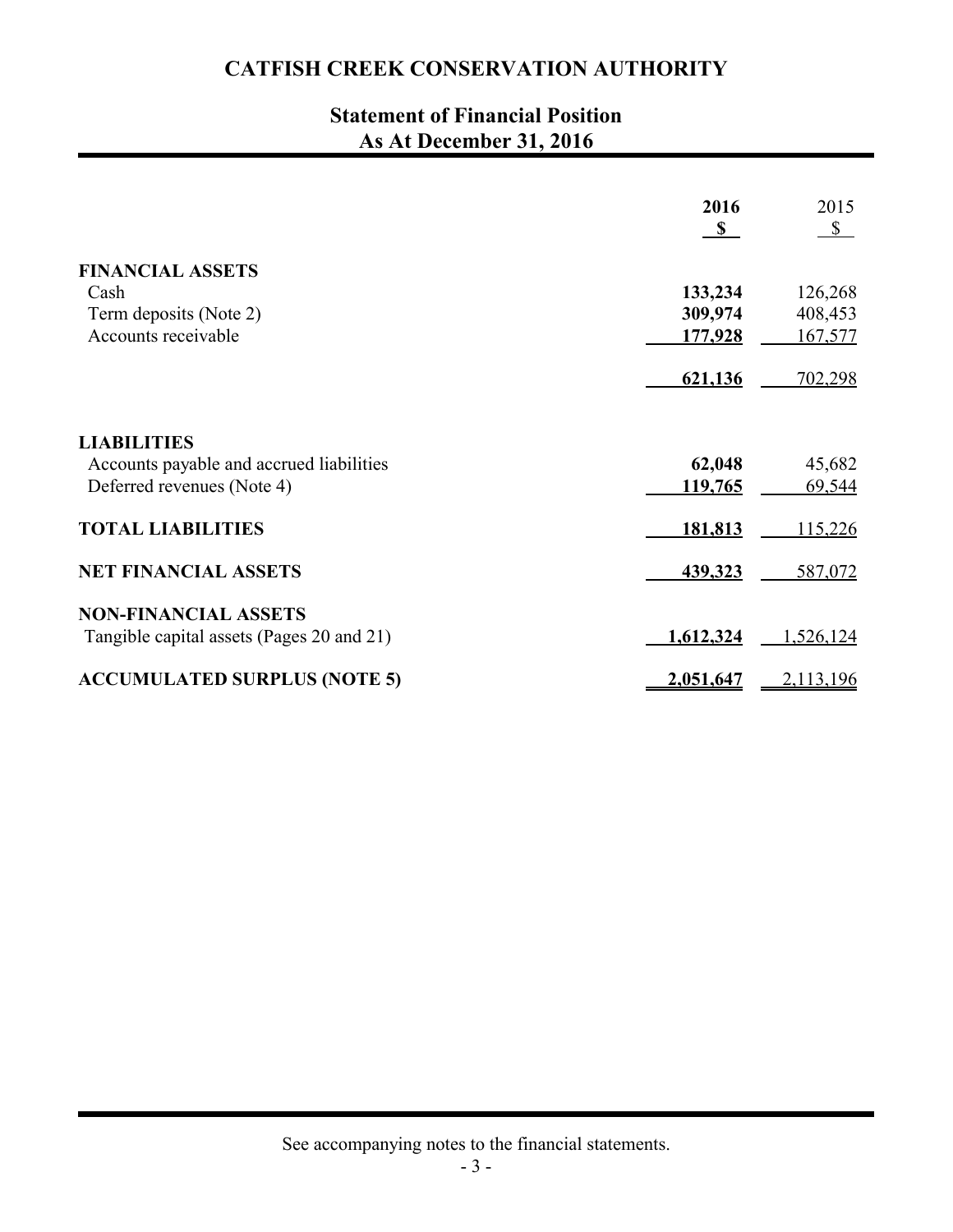# **Statement of Operations Year Ended December 31, 2016**

|                                                        | 2016<br><b>Budget</b><br>(Unaudited-Note 7)<br>\$ | 2016<br><b>Actual</b><br>$\mathbf S$ | 2015<br>Actual<br>$\mathbb{S}^-$ |
|--------------------------------------------------------|---------------------------------------------------|--------------------------------------|----------------------------------|
|                                                        |                                                   |                                      |                                  |
| <b>REVENUES</b>                                        |                                                   |                                      |                                  |
| Camping and day use                                    | 514,710                                           | 541,076                              | 518,446                          |
| Municipal levies (Note 6)<br>Other provincial grants   | 288,002<br>82,348                                 | 263,793<br>125,829                   | 258,168<br>118,741               |
| Ministry of Natural Resource and Forestry grants       | 79,835                                            | 79,835                               | 79,835                           |
| Federal grants                                         | 23,300                                            | 60,945                               | 142,080                          |
| Watershed Stewardship                                  | 103,957                                           | 48,543                               | 70,995                           |
| Donations and sponsorships                             | 38,367                                            | 41,989                               | 90,140                           |
| Ontario and Federal works programs                     | 15,000                                            | 30,285                               | 25,669                           |
| Interest                                               |                                                   | 5,488                                | 5,227                            |
|                                                        | 1,145,519                                         | 1,197,783                            | 1,309,301                        |
| <b>EXPENDITURES (NOTE 11)</b>                          |                                                   |                                      |                                  |
| Camping and day use (Page 18)                          | 526,653                                           | 526,448                              | 491,274                          |
| Program expenditures - Mandated Programs (Page 17)     | 321,152                                           | 233,368                              | 239,483                          |
| Program expenditures - Watershed Stewardship (Page 17) | 127,467                                           | 107,986                              | 140,459                          |
| Administrative expenditures (Page 19)                  | 179,093                                           | 170,883                              | 145,736                          |
| Special projects, surveys and studies (Page 18)        | 23,403                                            | 181,802                              | 241,712                          |
| Amortization (Page 20 and 21)                          | 36,178                                            | 36,178                               | 33,803                           |
| Motor Pool (Page 18)                                   | 91,565                                            | 1,749                                | (288)                            |
| Acquisition of small tools and equipment               |                                                   | 918                                  | 387                              |
|                                                        | 1,305,511                                         | 1,259,332                            | 1,292,566                        |
| (DEFICIT) SURPLUS FOR THE YEAR                         | (159,992)                                         | (61,549)                             | 16,735                           |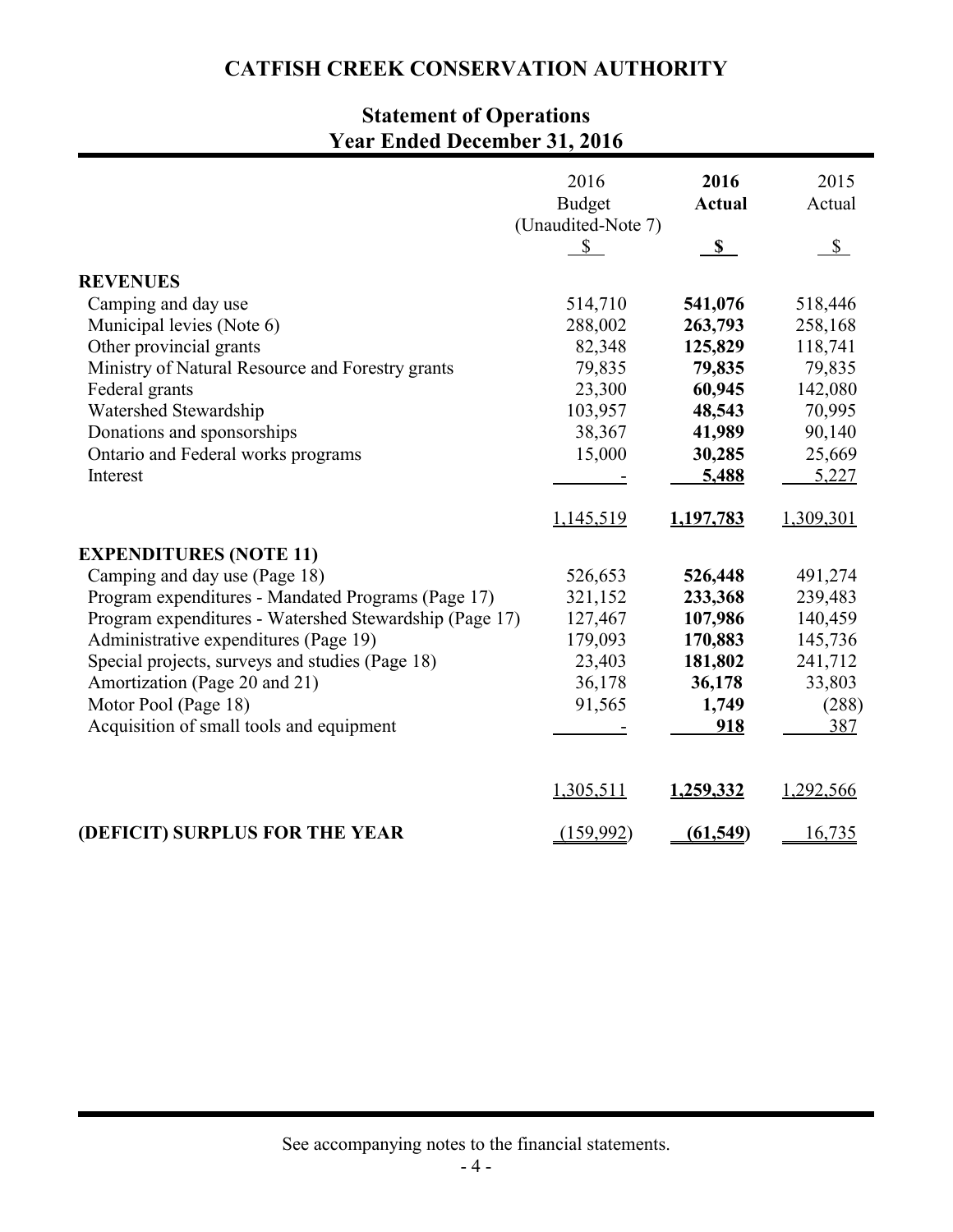# **Statement of Accumulated Surplus Year Ended December 31, 2016**

|                                   | 2016      | 2015<br>$\sqrt{s}$ |
|-----------------------------------|-----------|--------------------|
| <b>BALANCE, BEGINNING OF YEAR</b> | 2,113,196 | 2,096,461          |
| (Deficit) surplus for the year    | (61, 549) | <u>16,735</u>      |
| <b>BALANCE, END OF YEAR</b>       | 2,051,647 | 2,113,196          |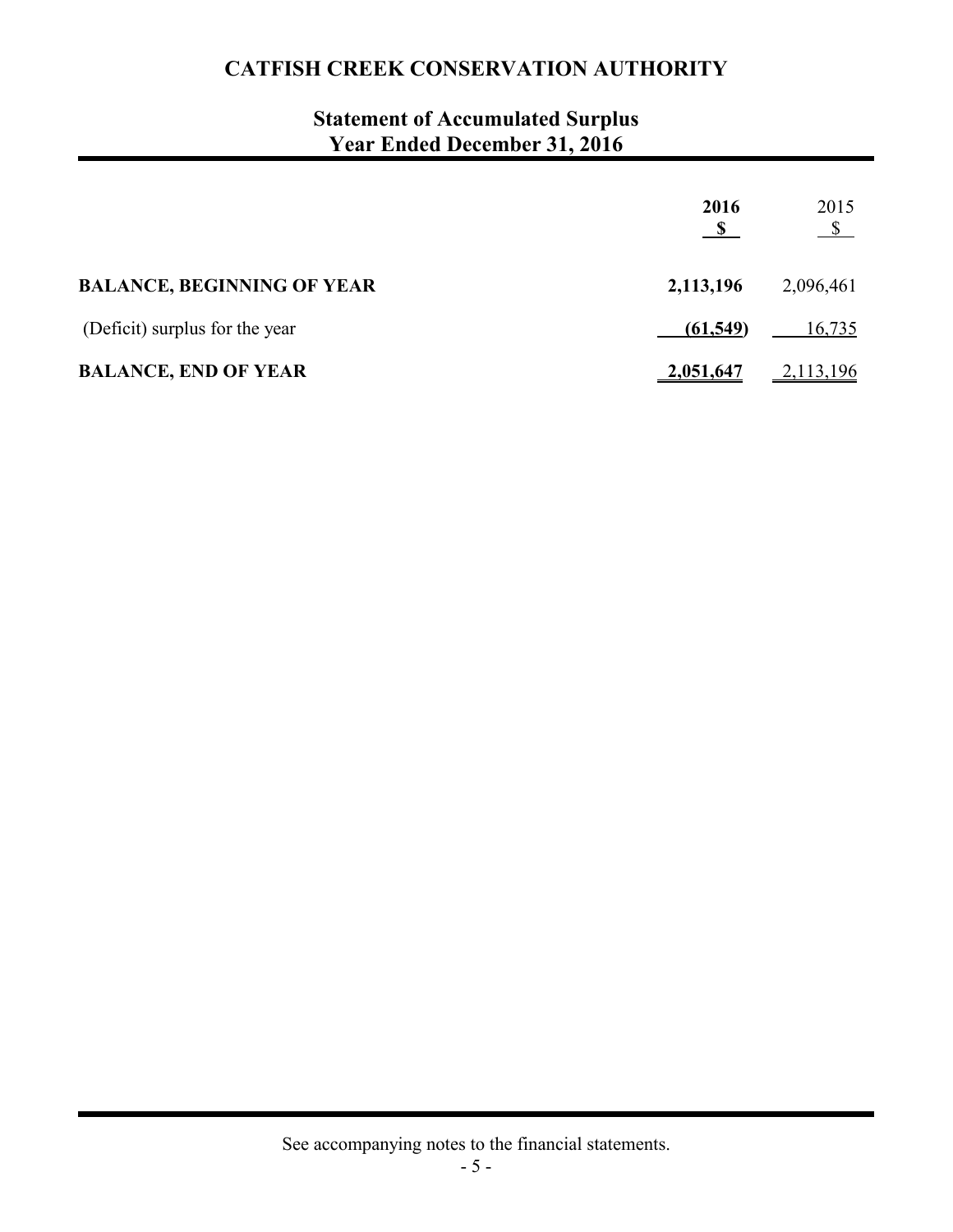# **Statement of Change in Net Financial Assets Year Ended December 31, 2016**

|                                                                                                                                                                                    | 2016<br><b>Budget</b><br>(Unaudited-Note 7) | 2016<br><b>Actual</b><br>\$               | 2015<br>Actual<br>$\mathbb{S}$ |
|------------------------------------------------------------------------------------------------------------------------------------------------------------------------------------|---------------------------------------------|-------------------------------------------|--------------------------------|
| <b>ANNUAL SURPLUS (DEFICIT)</b>                                                                                                                                                    | (159,992)                                   | (61, 549)                                 | 16,735                         |
| Amortization of tangible capital assets<br>Acquisition of tangible capital assets<br>(Gain)/loss on sale of tangible capital assets<br>Proceeds on sale of tangible capital assets | 36,178                                      | 36,178<br>(122, 949)<br>(5, 429)<br>6,000 | 33,803<br>(42, 853)            |
| <b>CHANGE IN NET FINANCIAL ASSETS</b>                                                                                                                                              | (123, 814)                                  | (147,749)                                 | 7,685                          |
| <b>NET FINANCIAL ASSETS, BEGINNING OF YEAR</b>                                                                                                                                     | 587,072                                     | 587,072                                   | 579,387                        |
| <b>NET FINANCIAL ASSETS, END OF YEAR</b>                                                                                                                                           | 463,258                                     | 439,323                                   | 587,072                        |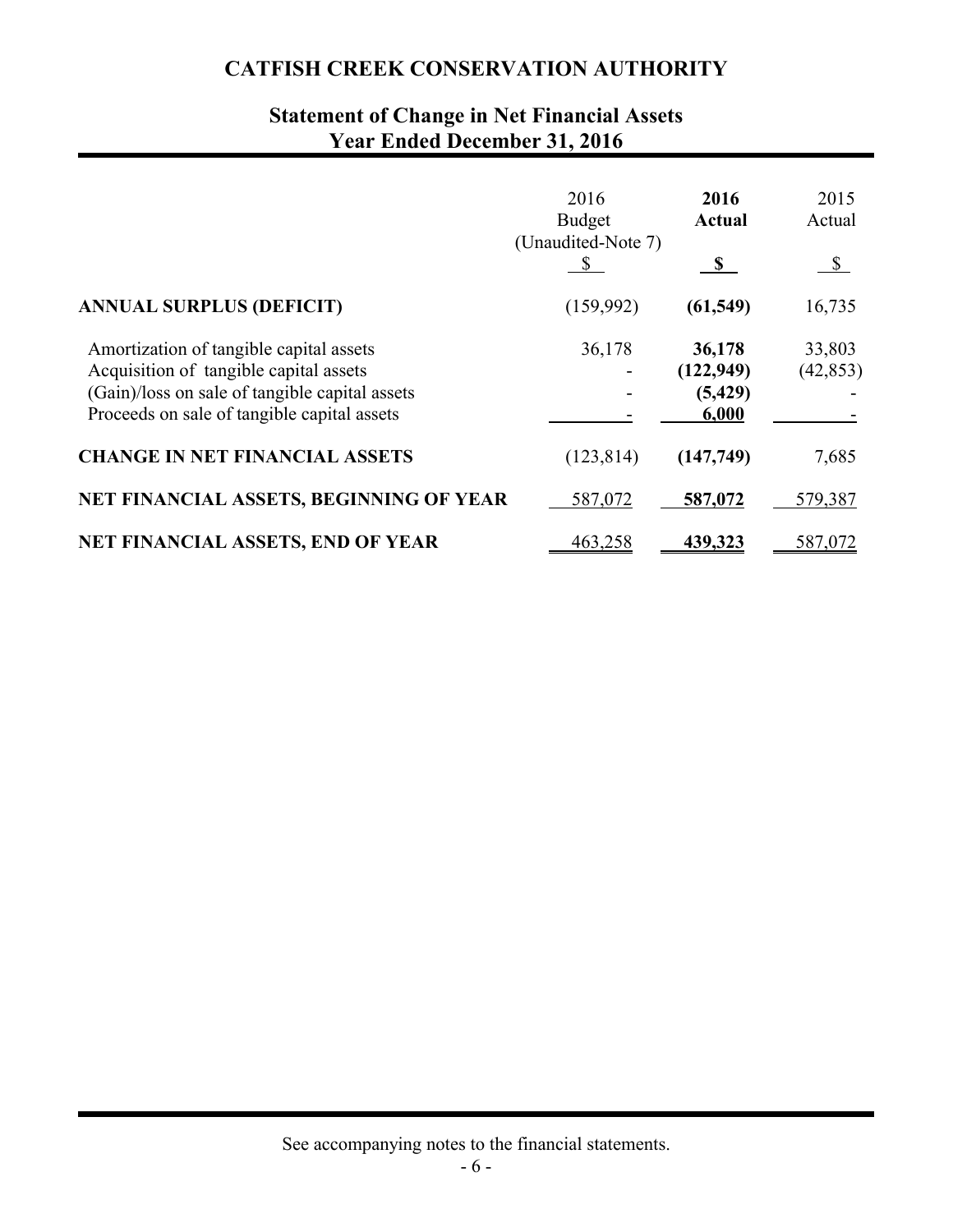# **Statement of Cash Flows Year Ended December 31, 2016**

|                                                                                                                                                                               | 2016<br>$\mathbf{s}$              | 2015<br>$\mathbb{S}$              |
|-------------------------------------------------------------------------------------------------------------------------------------------------------------------------------|-----------------------------------|-----------------------------------|
| <b>CASH FLOWS FROM OPERATING ACTIVITIES</b><br>Cash receipts<br>Cash expenditures<br>Interest received                                                                        | 1,226,736<br>(1,206,788)<br>5,488 | 1,220,994<br>(1,238,073)<br>5,227 |
|                                                                                                                                                                               | 25,436                            | (11, 852)                         |
| <b>CASH FLOWS FROM INVESTING ACTIVITIES</b><br>Sale (purchase) of investments                                                                                                 | 98,479<br><u>98,479</u>           | (4,991)<br>(4,991)                |
| <b>CASH FLOWS FROM CAPITAL ACTIVITIES</b><br>Additions to tangible capital assets<br>Proceeds on disposal of tangible capital assets<br>Purchase of assets under construction | (122, 949)<br>6,000               | (42, 853)                         |
|                                                                                                                                                                               | (116,949)                         | (42, 853)                         |
| NET CHANGE IN CASH DURING THE YEAR                                                                                                                                            | 6,966                             | (59,696)                          |
| <b>CASH, BEGINNING OF YEAR</b>                                                                                                                                                | 126,268                           | 185,964                           |
| <b>CASH, END OF YEAR</b>                                                                                                                                                      | 133,234                           | <u>126,268</u>                    |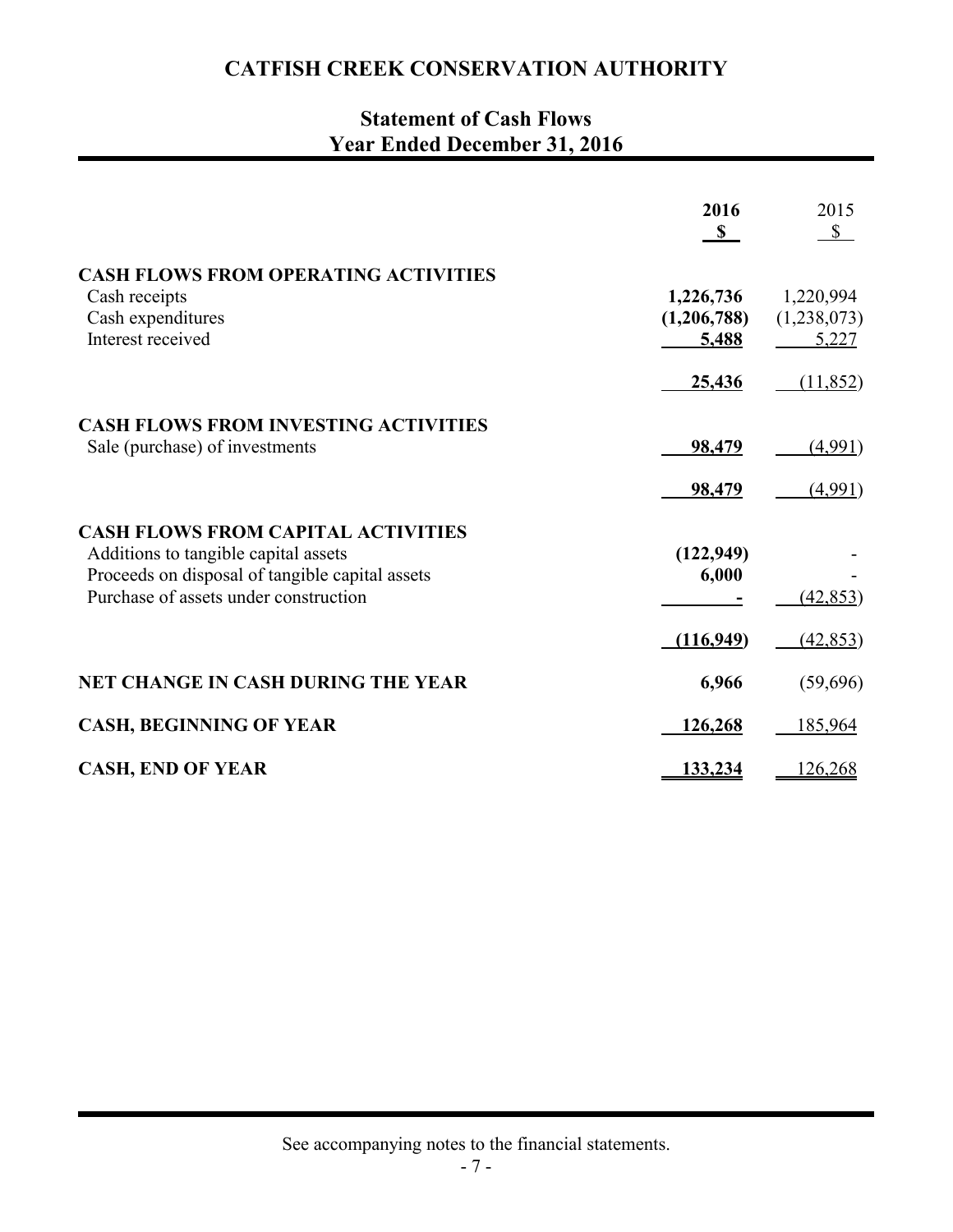### **Notes to the Financial Statements Year Ended December 31, 2016**

#### **PURPOSE OF THE ORGANIZATION**

Catfish Creek Conservation Authority (CCCA) is established under the Conservation Authorities Act of Ontario to further the conservation, restoration, development and management of natural resources, other than gas, oil, coal and minerals, for the watershed within its jurisdiction. CCCA's jurisdiction includes areas in the City of St. Thomas, the Municipality of Central Elgin, the Town of Aylmer, the Township of South-West Oxford and the Township of Malahide. The organization is also a registered charity and as such is exempt from income taxes under paragraph 149(1)(f) of the Income Tax Act.

#### **1. SUMMARY OF SIGNIFICANT ACCOUNTING POLICIES**

The financial statements of CCCA are prepared by management in accordance with Canadian generally accepted accounting principles for organizations operating in the local government sector as recommended by the Public Sector Accounting Board of Chartered Professional Accountants - Canada. Significant aspects of the accounting policies adopted by CCCA are as follows:

#### Accounting Estimates

The preparation of these financial statements in conformity with Canadian accounting standards for public sector entities requires management to make estimates and assumptions that affect the reported amount of assets and liabilities, the disclosure of contingent assets and liabilities at the date of the financial statements, and the reported amounts of revenues and expenditures during the current period. These estimates are reviewed periodically and adjustments are made to income as appropriate in the year they become known. There are no significant estimates.

#### Financial Instruments

#### *Measurement of financial instruments*

CCCA initially measures its financial assets and liabilities at fair value, except for certain non-arm's length transactions.

CCCA subsequently measures all its financial assets and financial liabilities at amortized cost, except for cash, which is measured at fair value. Changes in fair value are recognized in the statement of changes in net financial assets until they are realized, at which time they are recognized in surplus for the year.

Financial assets measured at amortized cost include term deposits and accounts receivable.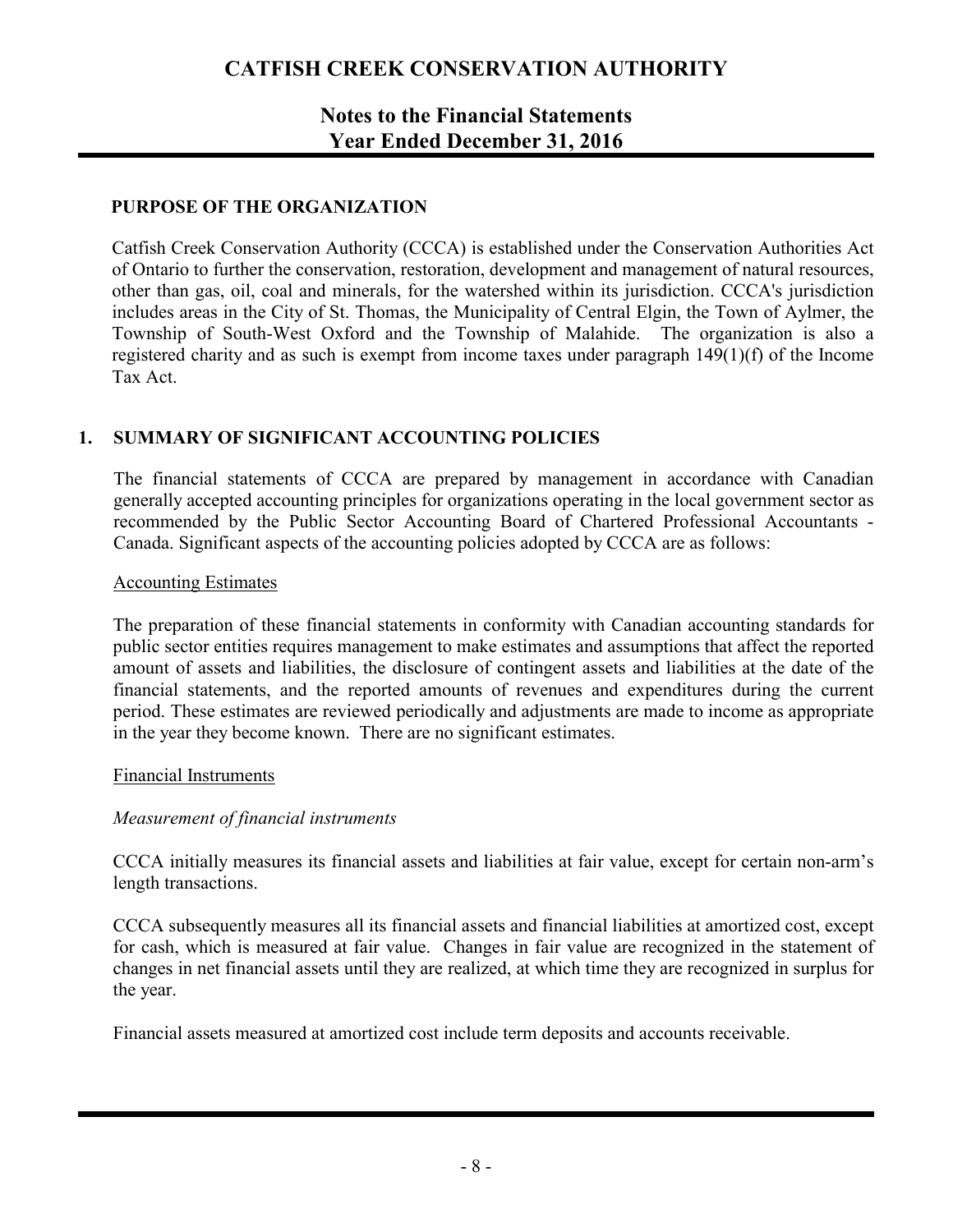### **Notes to the Financial Statements Year Ended December 31, 2016**

### **1. SUMMARY OF SIGNIFICANT ACCOUNTING POLICIES (CONTINUED)**

#### Financial Instruments (continued)

Financial liabilities measured at amortized cost include accounts payable and accrued liabilities.

Financial assets measured at fair value include cash.

#### Revenue Recognition

Municipal levy revenue is recognized in full once the Municipalities approve the levied amount.

Campground rental revenue is recognized when the campsite is used. For seasonal campground rentals the revenue is recognized over the camping season to which it relates.

Grant revenue is recognized during the period in which the corresponding expense is incurred.

Donation and sponsorship revenue is recognized when received.

Funds received that do not meet the recognition criteria are recorded as deferred revenue.

#### Classification of Expenditures

Expenditures are reported in four main categories, which follow the classifications designated by the Ministry of Natural Resources and Forestry for program grants. By following these guidelines, there will be consistency of reporting by the 36 Conservation Authorities in Ontario. These are further explained as follows:

General administration expenditures include those associated with head office functions other than technical staff and associated programs.

Water and related land management expenditures include program administration, capital works for water related projects along with associated programs such as floodplain regulations, conservation services, dam operation and maintenance.

Conservation and recreation land management expenditures include capital works for recreation related projects along with associated programs such as wildlife conservation services.

Other operational expenditures include conservation areas, special employment projects, vehicles and equipment operations.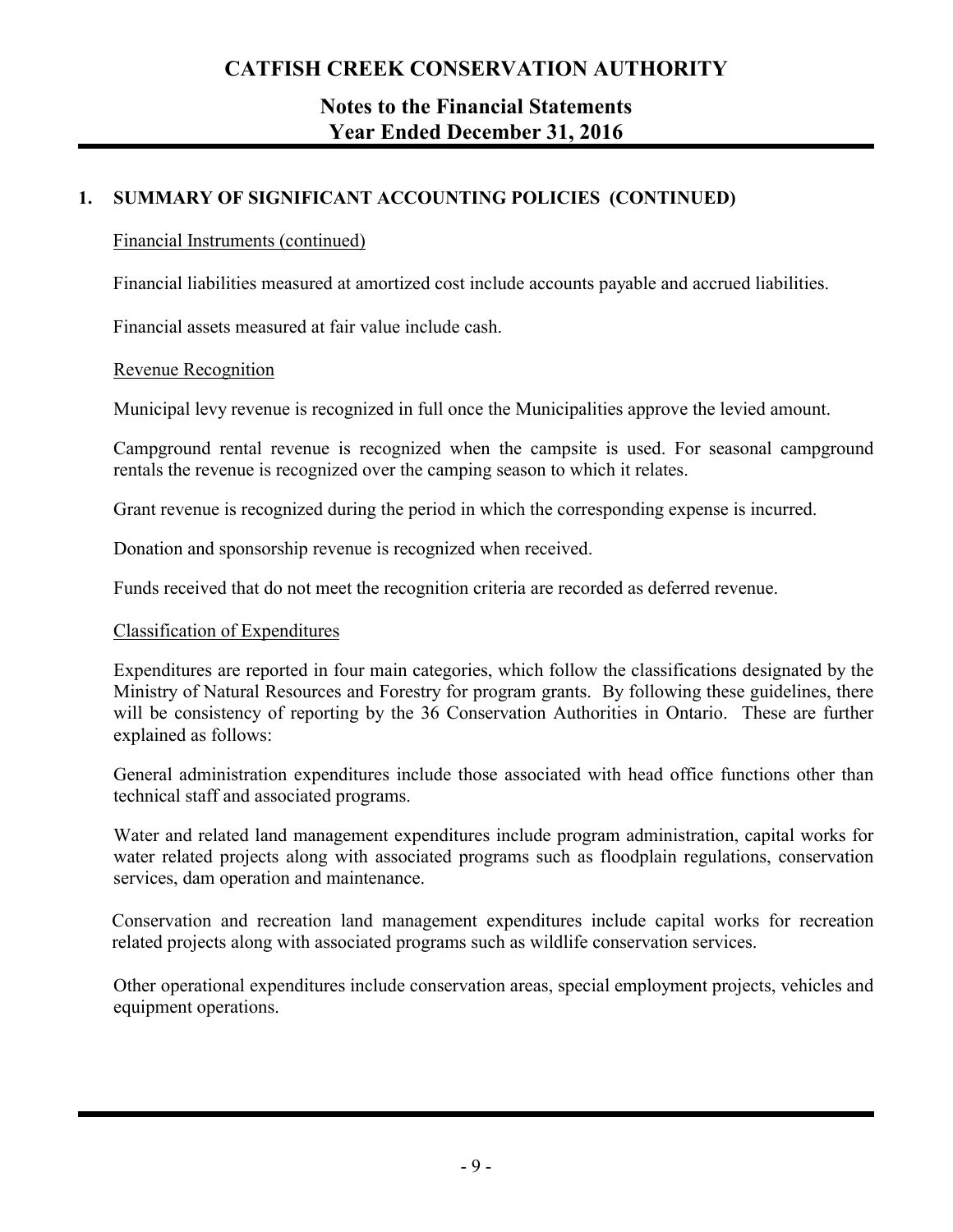### **Notes to the Financial Statements Year Ended December 31, 2016**

#### **1. SUMMARY OF SIGNIFICANT ACCOUNTING POLICIES (CONTINUED)**

#### Tangible capital assets

Tangible capital assets are recorded at cost which includes all amounts that are directly attributable to acquisition, construction, development or betterment of the asset. The cost, less residual value of the tangible capital asset, is amortized on a straight-line basis over its estimated useful life as follows:

| <b>Buildings</b>                              | 50 years  |
|-----------------------------------------------|-----------|
| Dams                                          | 100 years |
| Bridges, boardwalks and other wood structures | 30 years  |
| Water services and wells                      | 50 years  |
| Equipment                                     | 30 years  |
| Hydro services                                | 50 years  |
| Vehicles                                      | 8 years   |

One half of the annual amortization is charged in the year of acquisition and in the year of disposal. Assets under construction are not amortized until the asset is available for productive use.

#### Contributions of tangible capital assets

Tangible capital assets received as contributions are recorded at their fair value at the date of receipt and also are recorded as revenue.

#### Non-financial assets

Non-financial assets are not available to discharge existing liabilities and are held for use in the provision of services. They have useful lives extending beyond the current year and are not intended for sale in the ordinary course of operations. The change in non-financial assets during the year, together with the annual surplus or deficit, provides the Change in Net Financial Assets for the year.

#### **2. TERM DEPOSITS**

|                                                                                      | 2016             | 2015<br>$\mathcal{S}$ |
|--------------------------------------------------------------------------------------|------------------|-----------------------|
| GIC, 1.00%, matures on May 16, 2017<br>GIC, $1.35\%$ , matures on September 25, 2017 | 4,974<br>305,000 | 4,886<br>403,567      |
|                                                                                      | 309,974          | <u>408,453</u>        |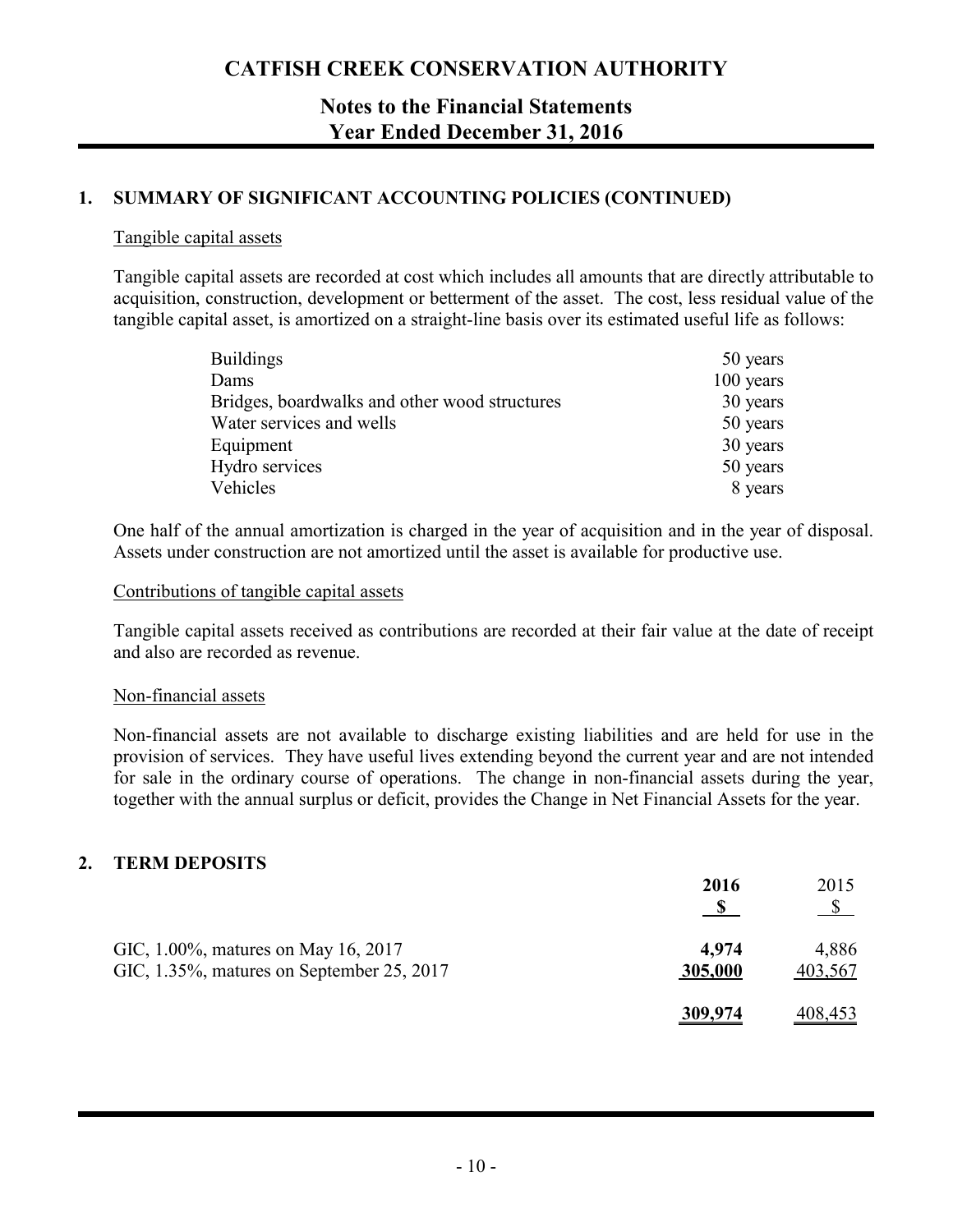### **Notes to the Financial Statements Year Ended December 31, 2016**

#### **3. RESERVES**

CCCA has established a number of internal reserves in order to ensure that funds are available to support future activities. The following reserves have been established:

#### Operational Reserve

The purpose of the operational reserve is to use any accumulated funds for the payment of expenditures that are not covered by government funding.

#### Capital Acquisition Reserve

This fund has been established to support the acquisition of various tangible capital assets as they become due for replacement.

#### Special Programs Reserve

This fund has been established to support funds designated by donors for special conservation projects to be carried out in the watershed.

#### Land Acquisition Reserve

This fund has been established to support the acquisition of environmentally significant properties that would further the objectives of the Catfish Creek Conservation Authority

#### Conservation Areas Development Reserve

This fund has been established to support the development of environmentally significant properties that would further the objectives of the Catfish Creek Conservation Authority

The reserve fund transfers for the year are outlined in the Schedule of Internal Reserves on page 16 of the financial statements.

#### **4. DEFERRED REVENUES**

|                                    | 2016             | 2015<br>$\mathbb{S}$ |
|------------------------------------|------------------|----------------------|
| Camping revenues<br>Grant revenues | 72,556<br>47,209 | 60,672<br>8,872      |
|                                    | 119,765          | 69,544               |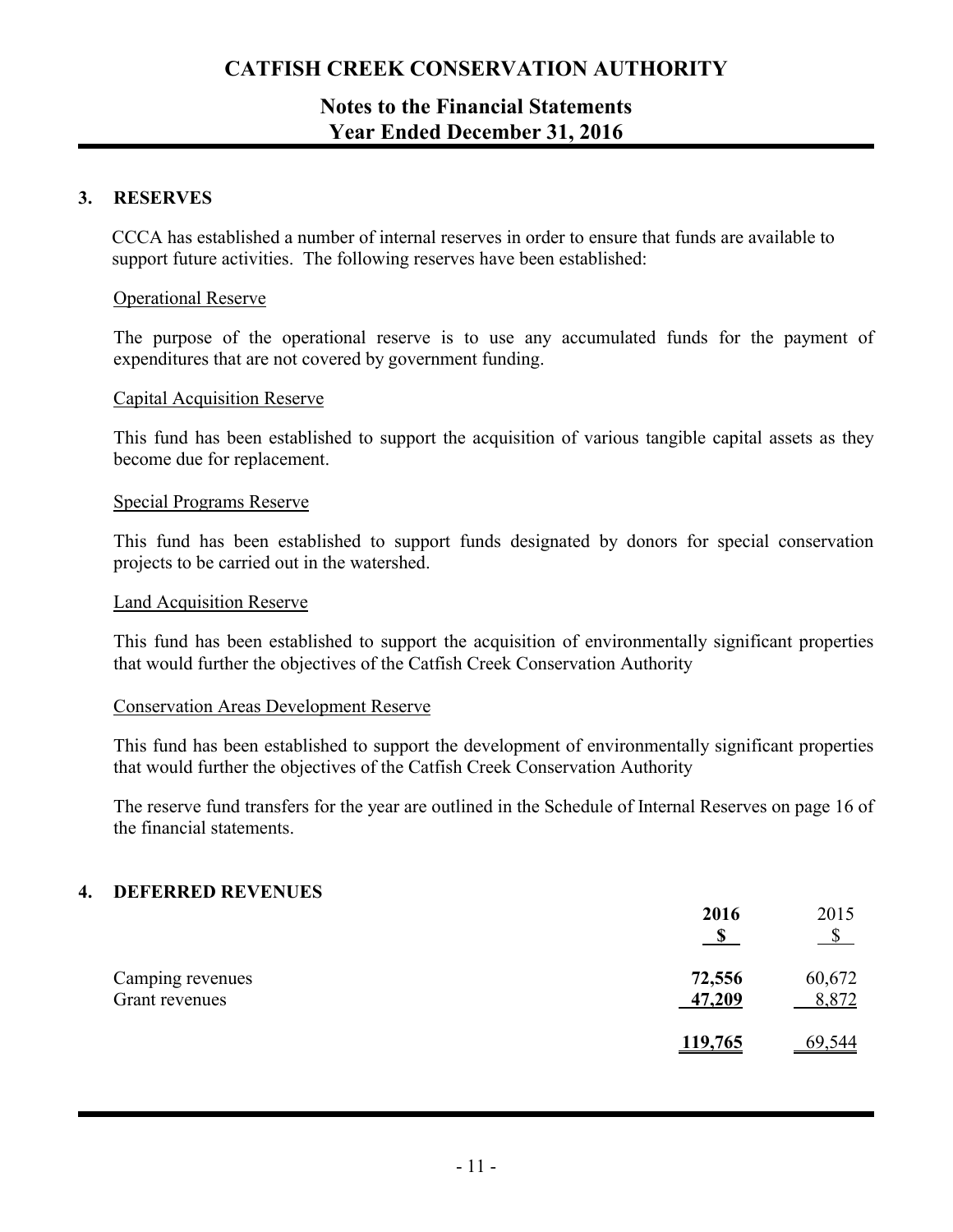### **Notes to the Financial Statements Year Ended December 31, 2016**

#### **5. ACCUMULATED SURPLUS**

The accumulated surplus balance consists of general fund, balances in reserves and investment in tangible capital assets and is made up as follows:

|                                               | 2016<br>\$ | 2015<br>$\mathbb{S}$ |
|-----------------------------------------------|------------|----------------------|
| General fund                                  | (10, 492)  | 376                  |
| Reserves and reserve funds:                   |            |                      |
| Operational reserve                           | 148,500    | 174,373              |
| Capital acquisition reserve                   | 31,910     | 65,500               |
| Special programs reserve                      | 149,373    | 185,408              |
| Land acquisition reserve                      | 75,757     | 75,757               |
| <b>Conservation Areas development reserve</b> | 44,275     | 85,658               |
|                                               | 449,815    | 586,696              |
| Invested in tangible capital assets           | 1,612,324  | 1,526,124            |
|                                               | 2,051,647  | 2,113,196            |

#### **6. MUNICIPAL LEVIES**

The municipalities that participate as members of CCCA and their corresponding financial levies are as follows:

|                               | 2016     | 2015                 |
|-------------------------------|----------|----------------------|
|                               | <b>S</b> | $\frac{S}{\sqrt{2}}$ |
| Township of Malahide          | 102,023  | 105,641              |
| Municipality of Central Elgin | 69,511   | 64,764               |
| Town of Aylmer                | 68,116   | 64,654               |
| City of St. Thomas            | 15,257   | 14,554               |
| Township of South-West Oxford | 8,886    | 8,555                |
|                               | 263,793  | 258,168              |

The municipal levy for the Township of Malahide noted above includes a special levy of \$11,418 (2015 - \$19,648) related to the ice management program in Port Bruce.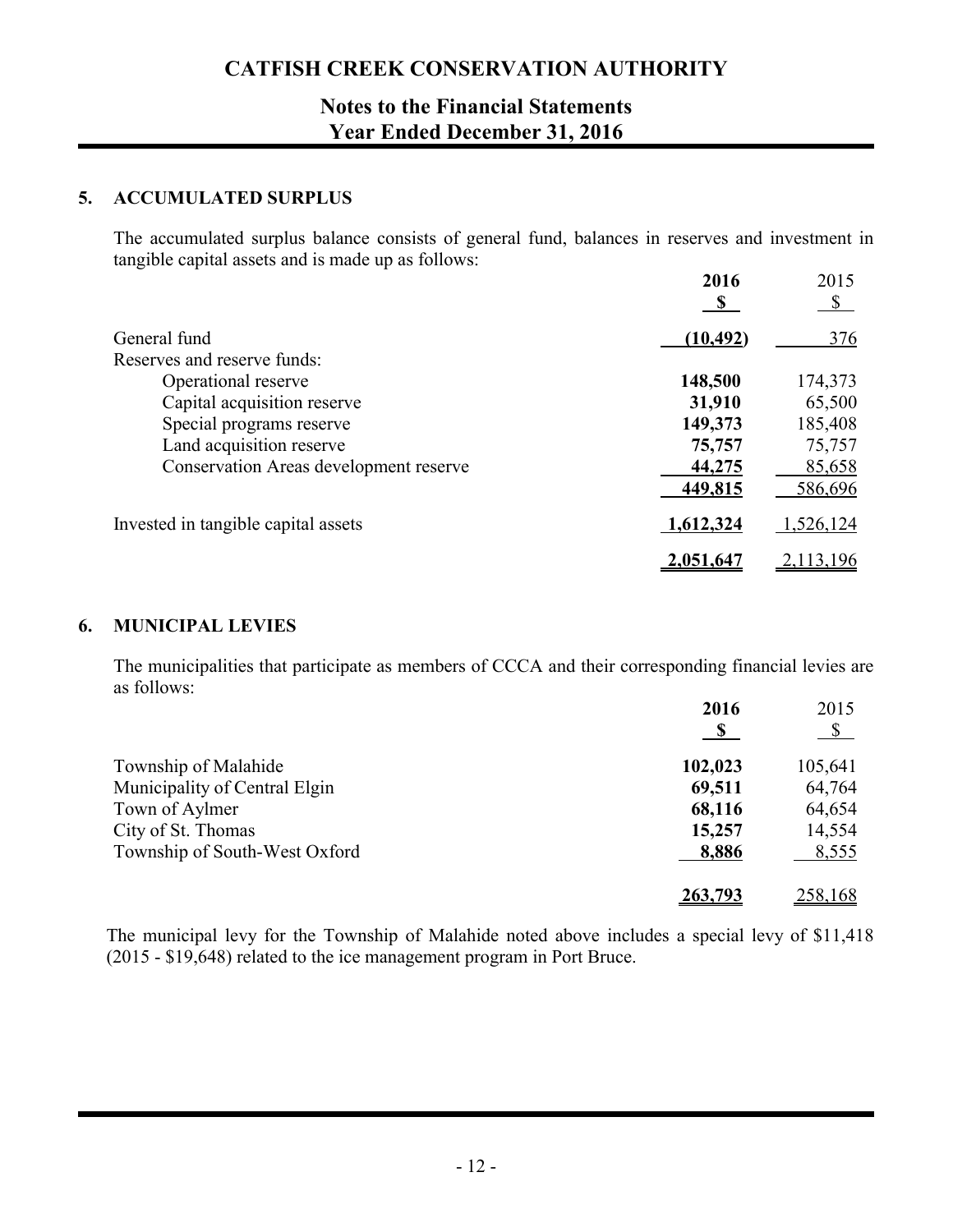### **Notes to the Financial Statements Year Ended December 31, 2016**

#### **7. BUDGETED AMOUNTS**

The budget figures presented in these financial statements are based upon the 2016 budget approved by the CCCA board. Adjustments to budgeted values were required to provide comparative budget values based on the full accrual basis of accounting. The chart below reconciles the approved budget with the budget figures presented in these financial statements. Budget amounts are unaudited.

|                                                  | Approved         |              | <b>PSAB</b>   |
|--------------------------------------------------|------------------|--------------|---------------|
|                                                  | <b>Budget</b>    | Adjustments  | <b>Budget</b> |
|                                                  | $\mathbb{S}$     | $\mathbb{S}$ | $\mathbb{S}$  |
| <b>REVENUES</b>                                  |                  |              |               |
| Camping and day use                              | 514,710          |              | 514,710       |
| Municipal levies (Note 6)                        | 288,002          |              | 288,002       |
| <b>Federal Grants</b>                            | 23,300           |              | 23,300        |
| Other                                            | 103,957          |              | 103,957       |
| Ministry of Natural Resource and Forestry Grants | 79,835           |              | 79,835        |
| Other provincial grants                          | 82,348           |              | 82,348        |
| Donations and sponsorships                       | 38,367           |              | 38,367        |
| <b>Employment Program Grant</b>                  | 15,000           |              | 15,000        |
| <b>Reserves</b>                                  | 194,550          | (194, 550)   |               |
| Reserves - special projects                      | 51,836           | (51, 836)    |               |
| Prior year surplus                               | 377              | (377)        |               |
|                                                  | <u>1,392,282</u> | (246, 763)   | 1,145,519     |
| <b>EXPENDITURES</b>                              |                  |              |               |
| Camping and day use (Page 18)                    | 526,653          |              | 526,653       |
| Program expenditures                             |                  |              |               |
| - Mandated Programs (Page 17)                    | 321,152          |              | 321,152       |
| - Watershed Stewardship (Page 17)                | 127,467          |              | 127,467       |
| Administration (Page 19)                         | 179,093          |              | 179,093       |
| Special projects, surveys and studies (Page 18)  | 146,352          | (122, 949)   | 23,403        |
| Motor Pool (Page 18)                             | 91,565           |              | 91,565        |
| Amortization (Page 20 and 21)                    |                  | 36,178       | 36,178        |
|                                                  | 1,392,282        | (86,771)     | 1,305,511     |
| (DEFICIT) FOR THE YEAR                           |                  | (159,992)    | (159,992)     |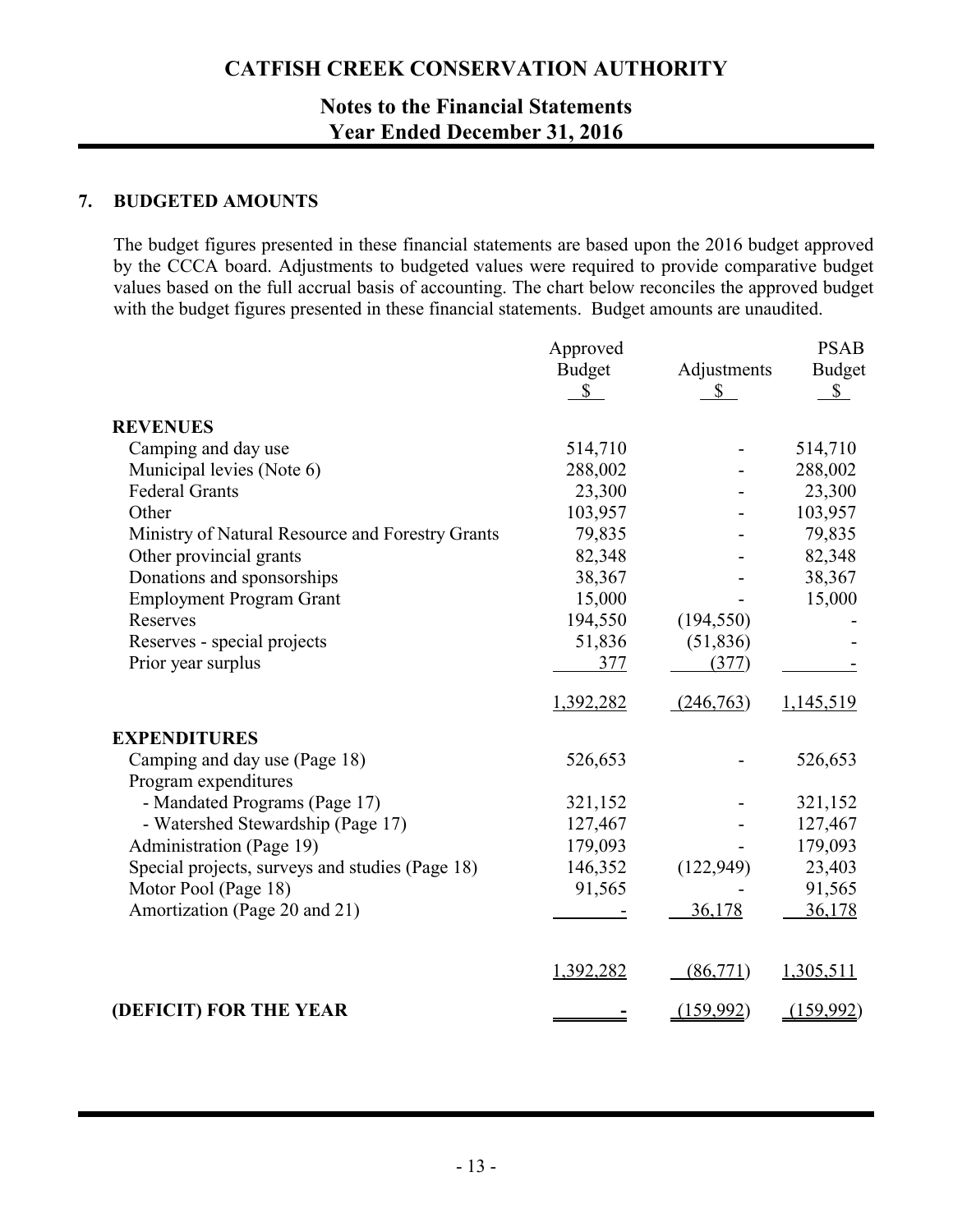### **Notes to the Financial Statements Year Ended December 31, 2016**

#### **8. FINANCIAL INSTRUMENTS**

#### Risks and Concentrations

CCCA is exposed to various risks through its financial instruments. The following analysis provides a measure of the CCCA's risk exposure and concentrations at the statement of financial position date.

#### Liquidity Risk

Liquidity risk is the risk that the CCCA will encounter difficulty in meeting obligations associated with financial liabilities. CCCA is exposed to this risk mainly in respect of its accounts payable and accrued liabilities. Management does not feel this risk is significant.

#### Credit Risk

Credit risk is the risk that one party to a financial instrument will cause a financial loss for the other party by failing to discharge an obligation. CCCA's main credit risk relates to its accounts receivable. Management does not feel this risk is significant.

It is management's opinion that the entity is not exposed to any significant market, interest rate, foreign currency or price risk.

No financial liabilities of the CCCA were in default during the period.

The CCCA was not subject to any covenants during the period.

#### **9. DONATED SERVICES**

Community members have volunteered their time and talents to CCCA. Since these services are not normally purchased and because of the difficulty of determining their fair value, donated services are not recognized in these statements.

#### **10. GROUP RRSP**

CCCA has established a Group RRSP plan for all regular full-time employees. Under the terms of the plan, CCCA and the employee are required to make contributions equivalent to 5% of the employee's gross salary.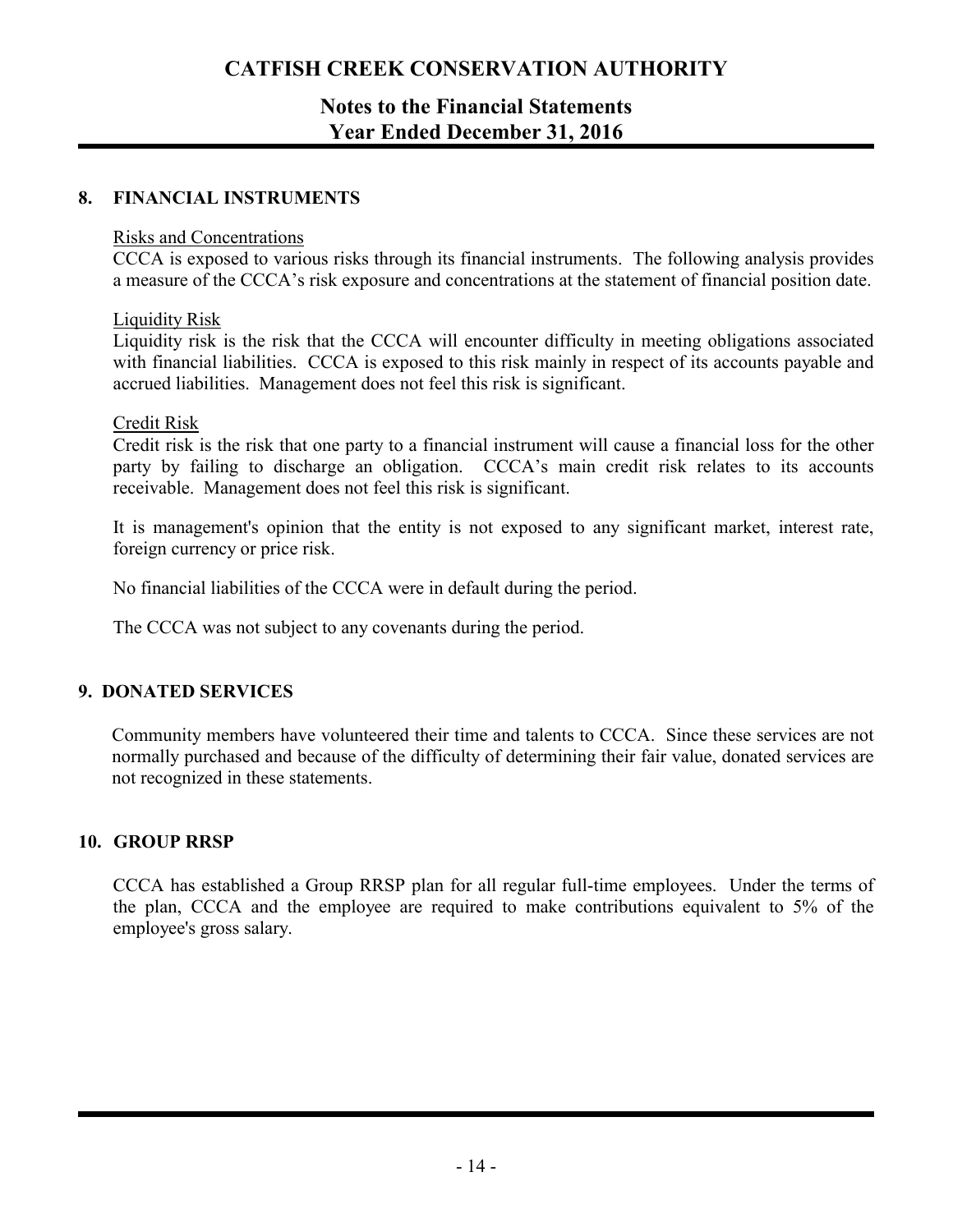# **Notes to the Financial Statements Year Ended December 31, 2016**

#### **11. SUPPLEMENTARY INFORMATION:**

|                                       | 2016      | 2015<br>$\sqrt{\frac{1}{2}}$ |
|---------------------------------------|-----------|------------------------------|
| Current fund expenditures by object:  |           |                              |
| Other program expenditures            | 583,356   | 622,352                      |
| Salaries, wages and employee benefits | 584,416   | 583,236                      |
| Insurance                             | 40,558    | 39,355                       |
| Amortization                          | 36,178    | 33,803                       |
| Municipal taxes                       | 14,824    | 13,820                       |
|                                       | 1,259,332 | 1,292,566                    |

#### **12. COMPARATIVE FIGURES**

Some prior year figures have been reclassified to conform to the current year's financial statement presentation.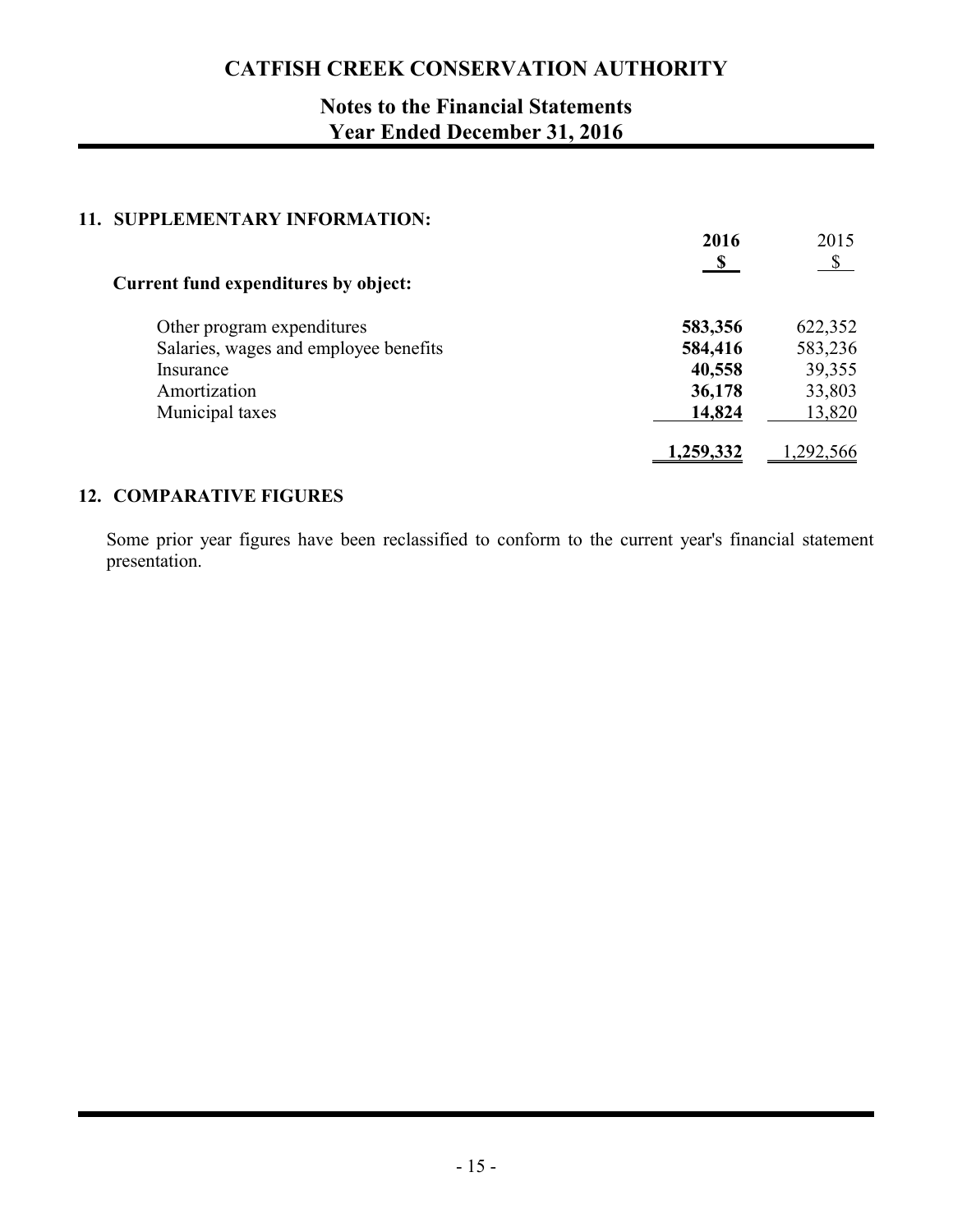# **Schedule of Internal Reserves Year Ended December 31, 2016**

| <b>Operational Reserve</b>                                                                                                                                                                           | 2016                                     | 2015                                     |
|------------------------------------------------------------------------------------------------------------------------------------------------------------------------------------------------------|------------------------------------------|------------------------------------------|
| <b>BALANCE, BEGINNING OF YEAR</b>                                                                                                                                                                    | $\mathbf{s}$<br>174,373                  | $\int$<br>187,173                        |
| Transfer from (to) operating surplus<br>Transfer from (to) capital acquisition reserve<br>Transfer from (to) special programs reserve<br>Transfer from (to) land acquisition and development reserve | (136, 881)<br>33,590<br>36,035<br>41,383 | 7,710<br>(2,000)<br>(6, 411)<br>(12,099) |
| <b>BALANCE, END OF YEAR</b>                                                                                                                                                                          | <u>148,500</u>                           | <u>174,373</u>                           |
| <b>Capital Acquisition Reserve</b>                                                                                                                                                                   |                                          |                                          |
| <b>BALANCE, BEGINNING OF YEAR</b>                                                                                                                                                                    | 2016<br>$\mathbf{s}$<br>65,500           | 2015<br>$\frac{$}{63,500}$               |
| Transfer from (to) operational reserve                                                                                                                                                               | (33,590)                                 | 2,000                                    |
| <b>BALANCE, END OF YEAR</b>                                                                                                                                                                          | <u>31,910</u>                            | 65,500                                   |
| <b>Special Programs Reserve</b>                                                                                                                                                                      | 2016<br>$\mathbb{S}$                     | 2015<br>$rac{$}{178,997}$                |
| <b>BALANCE, BEGINNING OF YEAR</b>                                                                                                                                                                    | 185,408                                  |                                          |
| Transfer from (to) operational reserve                                                                                                                                                               | (36, 035)                                | 6,411                                    |
| <b>BALANCE, END OF YEAR</b>                                                                                                                                                                          | <u>149,373</u>                           | 185,408                                  |
| <b>Land Acquisition Reserve</b>                                                                                                                                                                      | 2016<br>$\mathbf S$                      | 2015                                     |
| <b>BALANCE, BEGINNING OF YEAR</b>                                                                                                                                                                    | 75,757                                   | $\frac{\$}{75,757}$                      |
| Transfer from (to) operational reserve                                                                                                                                                               |                                          |                                          |
| <b>BALANCE, END OF YEAR</b>                                                                                                                                                                          | <u>75,757</u>                            | 75,757                                   |
| <b>Conservation Areas Development Reserve</b>                                                                                                                                                        | 2016                                     | 2015                                     |
| <b>BALANCE, BEGINNING OF YEAR</b>                                                                                                                                                                    | $\mathbf{\$}$<br>85,658                  | $rac{\$}{73,559}$                        |
| Transfer from (to) operational reserve                                                                                                                                                               | (41, 383)                                | <u>12,099</u>                            |
| <b>BALANCE, END OF YEAR</b>                                                                                                                                                                          | <u>44,275</u>                            | 85,658                                   |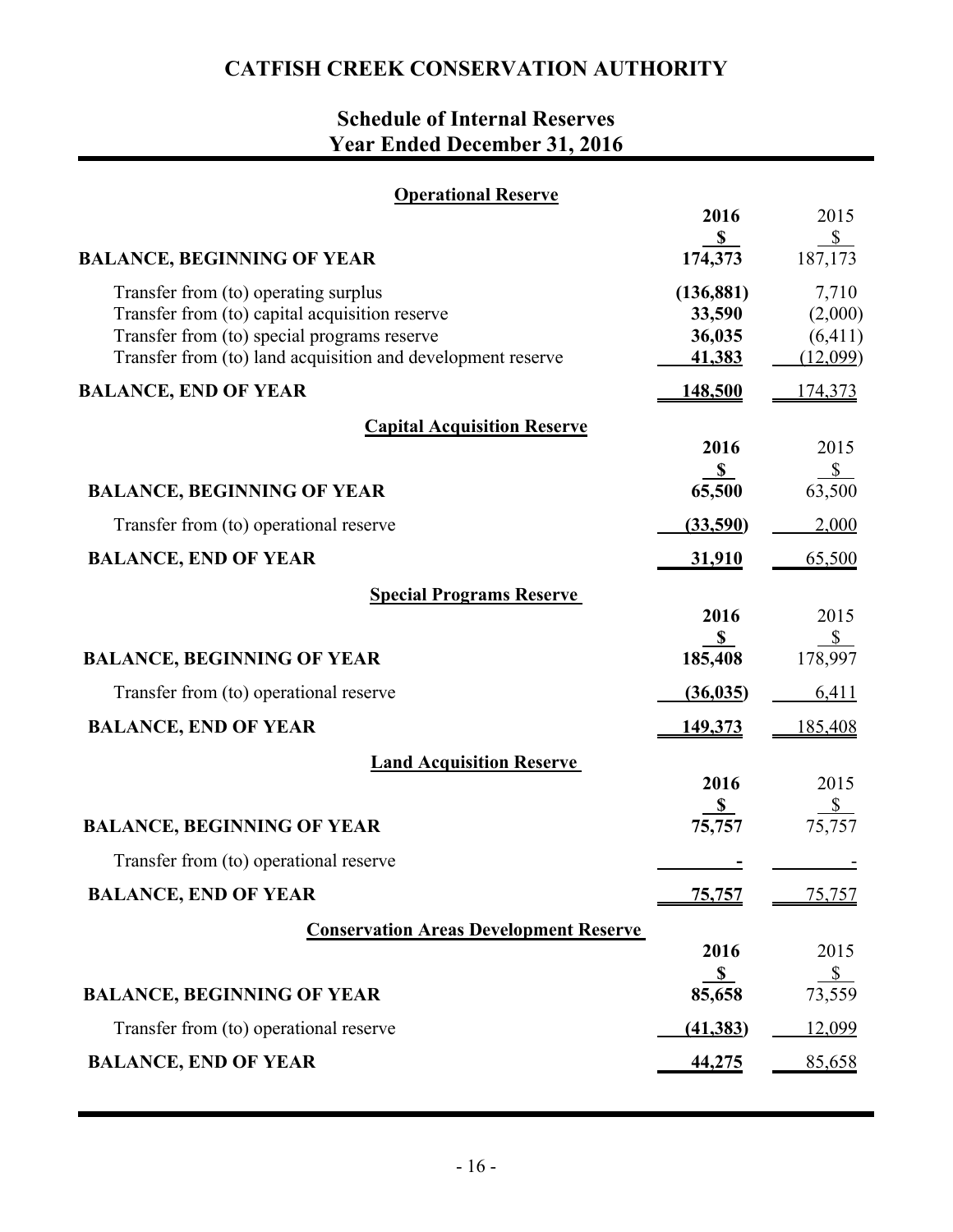# **Schedule of Program Expenditures Year Ended December 31, 2016**

| <b>PROGRAM EXPENDITURES</b>            | 2016<br><b>Actual</b><br>$\sqrt{s}$ | 2015<br>Actual<br>$5$ |
|----------------------------------------|-------------------------------------|-----------------------|
| <b>Mandated Programs</b>               |                                     |                       |
| Flood forecast and warning             | 142,835                             | 142,747               |
| Plan input                             | 32,503                              | 29,777                |
| Ice management                         | 22,837                              | 33,027                |
| Watershed planning                     | 18,151                              | 16,617                |
| Flood control structures               | 10,945                              | 10,927                |
| <b>Technical studies</b>               | 6,097                               | 6,388                 |
|                                        | 233,368                             | 239,483               |
| <b>Watershed Stewardship Programs</b>  |                                     |                       |
| Water management programs              | 39,537                              | 47,914                |
| Conservation information and education | 22,537                              | 23,589                |
| Watershed stewardship                  | 21,422                              | 33,160                |
| Tree planting                          | 15,943                              | 27,958                |
| Woodlot management                     | 8,547                               | 7,667                 |
| Fish and wildlife habitat              |                                     | 171                   |
|                                        | 107,986                             | <u>140,459</u>        |
| <b>Total Program Expenditures</b>      | 341,354                             | 379,942               |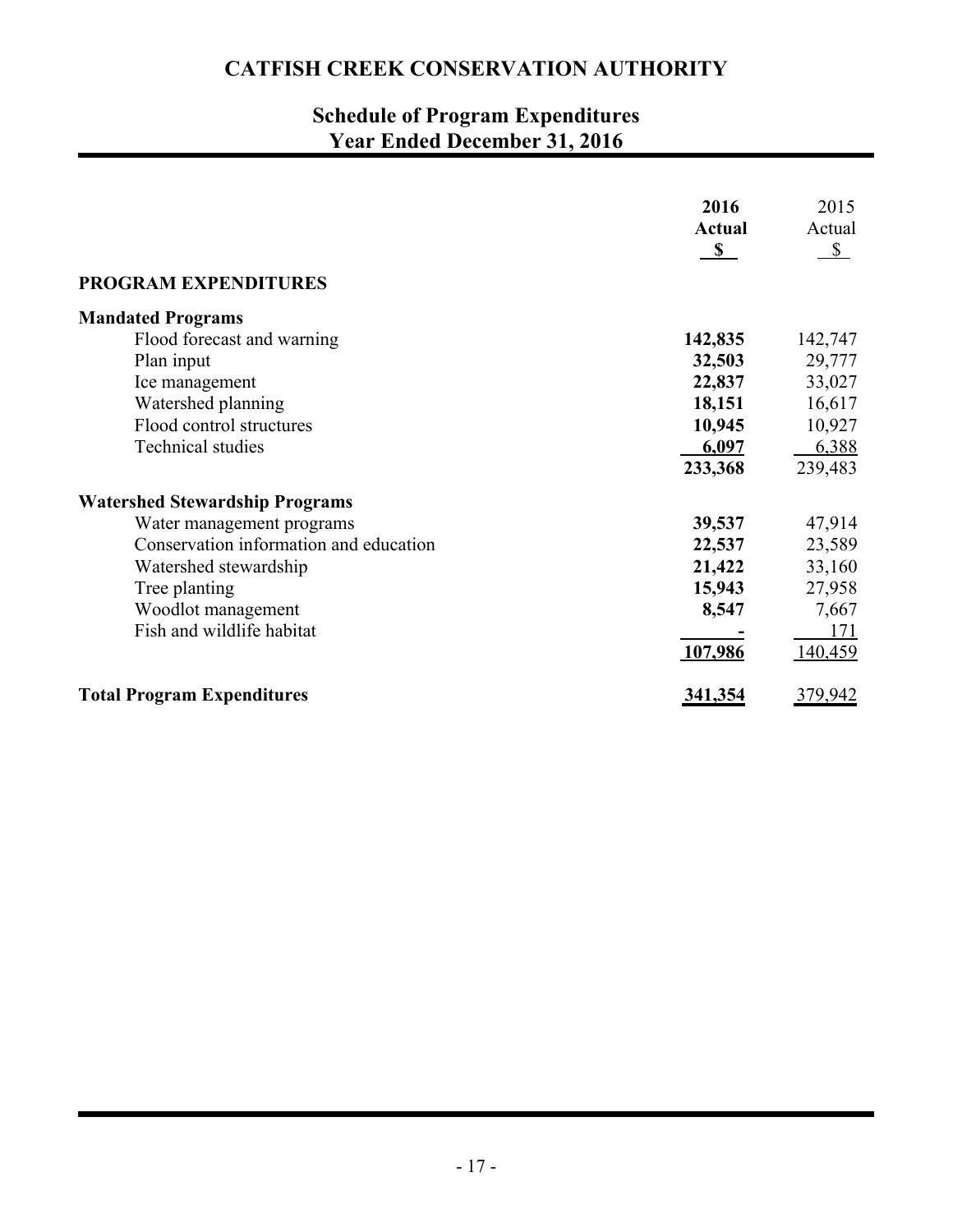# **Schedule of Other Expenditures Year Ended December 31, 2016**

### **Camping and Day Use**

|                                                                                                                                                                      | 2016<br><b>Actual</b><br>$\sqrt{s}$                | 2015<br>Actual<br>S                    |
|----------------------------------------------------------------------------------------------------------------------------------------------------------------------|----------------------------------------------------|----------------------------------------|
| Campground wages<br>Campground expenses<br>Utilities<br>Maple syrup program                                                                                          | 266,358<br>122,737<br>88,036<br>49,317             | 253,583<br>109,896<br>75,882<br>51,913 |
|                                                                                                                                                                      | 526,448                                            | 491,274                                |
| <b>Special Projects, Surveys and Studies</b>                                                                                                                         |                                                    |                                        |
|                                                                                                                                                                      | 2016<br><b>Actual</b><br>$\mathbf{s}$              | 2015<br>Actual<br>$S_{-}$              |
| Other conservation lands<br>Special projects - other<br>Special projects - contract services<br>Special projects - Springwater Conservation Area<br><b>Bad Debts</b> | 157,652<br>3,381<br>174<br>18,454<br>2,141         | 201,998<br>37,313<br>2,401             |
|                                                                                                                                                                      | 181,802                                            | 241,712                                |
| <b>Motor Pool</b>                                                                                                                                                    |                                                    |                                        |
|                                                                                                                                                                      | 2016<br><b>Actual</b><br>$\boldsymbol{\mathsf{S}}$ | 2015<br>Actual<br>$S_{-}$              |
| Maintenance and general repairs<br>Fuel<br>Insurance and licences                                                                                                    | 20,370<br>9,455<br>8,248<br>38,073                 | 18,128<br>11,421<br>9,361<br>38,910    |
| Less internal charges for usage                                                                                                                                      | (36,324)                                           | (39,198)                               |
|                                                                                                                                                                      | <u>1,749</u>                                       | (288)                                  |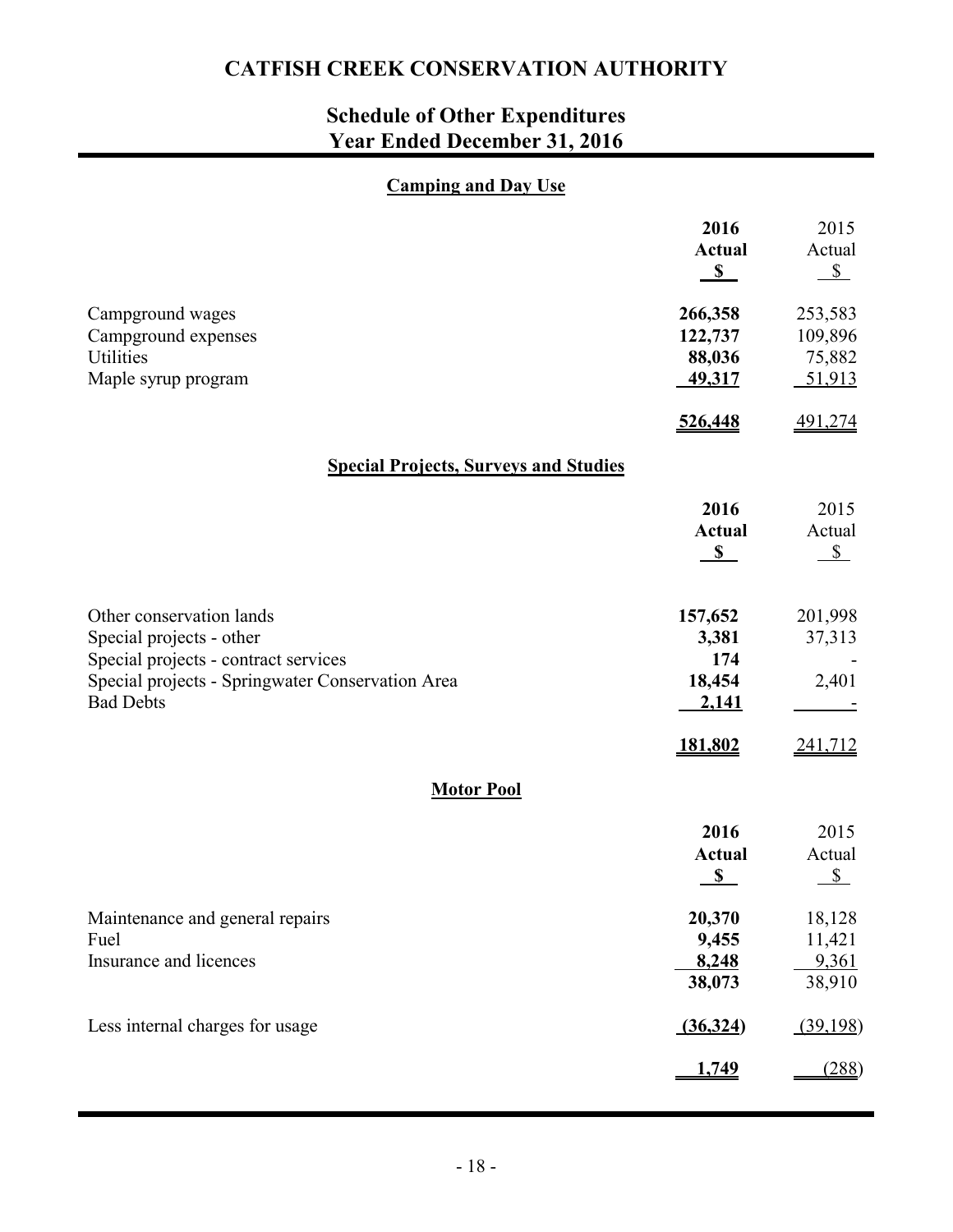### **Schedule of Administrative Expenditures Year Ended December 31, 2016**

|                                       | 2016<br><b>Actual</b><br>$\mathbf S$ | 2015<br>Actual<br>$\mathbb{S}$ |
|---------------------------------------|--------------------------------------|--------------------------------|
| <b>WAGES AND BENEFITS</b>             |                                      |                                |
| Administrative staff salaries         | 76,321                               | 65,562                         |
| <b>Employee benefits</b>              | 20,320                               | <u>17,217</u>                  |
|                                       | 96,641                               | 82,779                         |
| <b>GENERAL EXPENSES</b>               |                                      |                                |
| <b>Conservation Ontario Levy</b>      | 17,782                               | 17,051                         |
| Professional fees                     | 7,886                                | 7,632                          |
| Insurance and taxes                   | 6,818                                | 7,013                          |
| General expenses                      | 2,368                                | 2,623                          |
| Bank charges and interest             | <u>428</u>                           | 420                            |
|                                       | 35,282                               | 34,739                         |
| <b>RENT AND UTILITY SERVICES</b>      |                                      |                                |
| Office cleaning and maintenance       | 11,230                               | 2,087                          |
| Light, heat, power and water          | 6,467                                | 5,680                          |
| Telephone                             | 2,686                                | 2,368                          |
|                                       | 20,383                               | 10,135                         |
| <b>TRAVEL EXPENSES AND ALLOWANCE</b>  |                                      |                                |
| Members allowances and expenses       | 6,721                                | 6,664                          |
| Staff mileage and expenses            | 543                                  | 570                            |
|                                       | 7,264                                | 7,234                          |
|                                       |                                      |                                |
| <b>EQUIPMENT PURCHASES AND RENTAL</b> |                                      |                                |
| Equipment purchase and rental         | 5,024                                | 5,887                          |
| Equipment maintenance                 | 2,784                                | 2,311                          |
|                                       | 7,808                                | 8,198                          |
| <b>MATERIAL AND SUPPLIES</b>          |                                      |                                |
| Stationery and office supplies        | 2,556                                | 1,694                          |
| Postage                               | 949                                  | 957                            |
|                                       | 3,505                                | 2,651                          |
|                                       | 170,883                              | 145,736                        |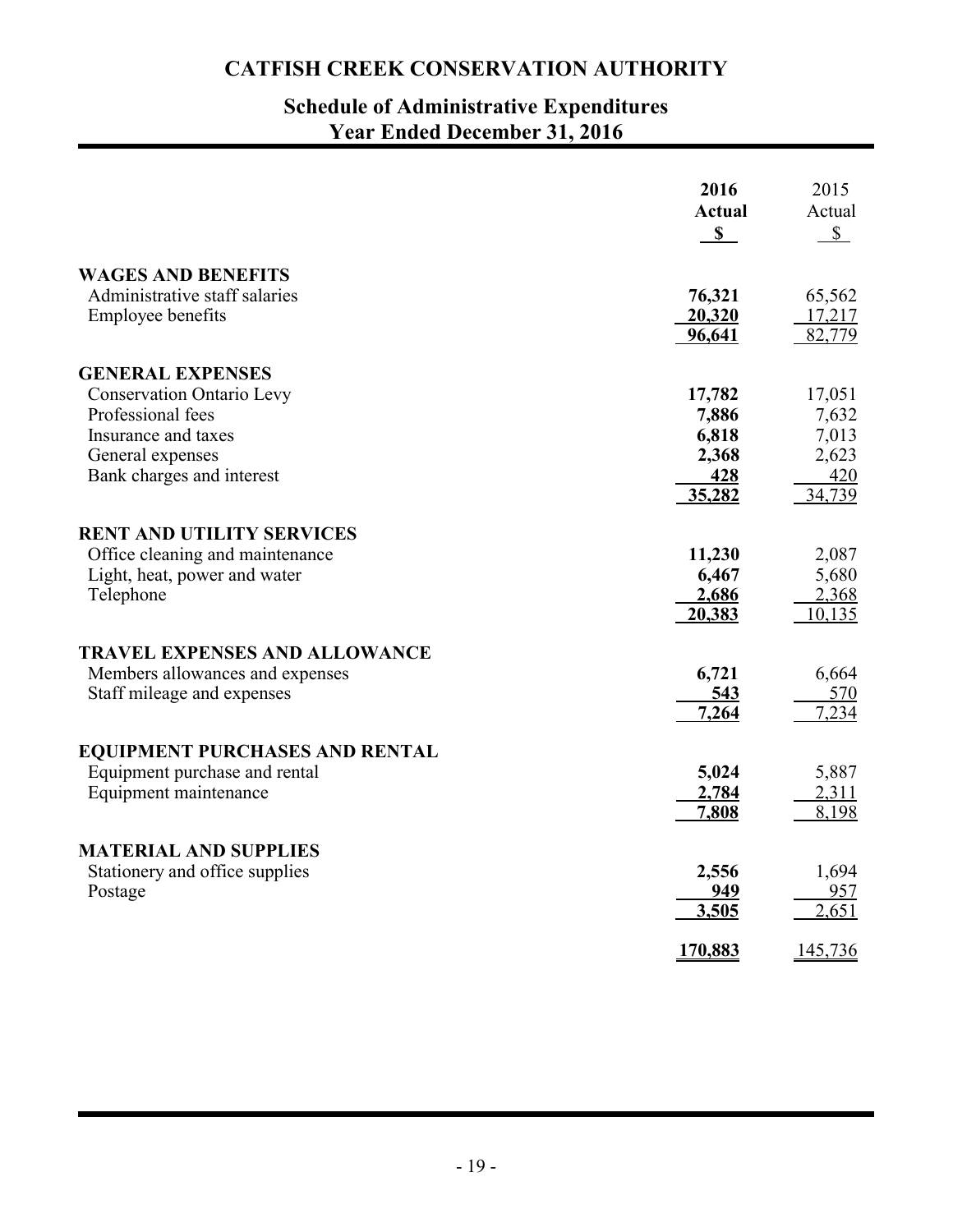# **CATFISH CREEK CONSERVATION AUTHORITY Schedule of Tangible Capital Assets Year Ended December 31, 2016**

|                                      | Opening<br>Historical<br>Cost<br>Balance<br>(Jan 1/16) | 2016<br>Acquisitions | 2016<br>Disposals | 2016<br>Write-Offs       | Ending<br>Historical<br>Cost<br>Balance<br>(Dec $31/16$ ) | Opening<br>Accumulated<br>Amortization<br>Balance<br>(Jan 1/16) | 2016           | 2016<br>Disposals Amortization | 2016<br>Write-Offs       | Ending<br>Accumulated<br>Amortization<br>Balance<br>(Dec $31/16$ ) | Ending<br>Net<br>Book<br>Value<br>(Dec $31/16$ ) |
|--------------------------------------|--------------------------------------------------------|----------------------|-------------------|--------------------------|-----------------------------------------------------------|-----------------------------------------------------------------|----------------|--------------------------------|--------------------------|--------------------------------------------------------------------|--------------------------------------------------|
| <b>ASSET TYPE</b>                    |                                                        |                      |                   |                          |                                                           |                                                                 |                |                                |                          |                                                                    |                                                  |
| <b>Infrastructure Related</b>        |                                                        |                      |                   |                          |                                                           |                                                                 |                |                                |                          |                                                                    |                                                  |
| Land                                 | 891,436                                                |                      |                   | $\sim$                   | 891,436                                                   |                                                                 |                |                                |                          |                                                                    | 891,436                                          |
| Buildings (Note 1)                   | 494,315                                                | 68,193               |                   | $\sim$                   | 562,508                                                   | 247,849                                                         |                | 9,316                          | $\blacksquare$           | 257,165                                                            | 305,343                                          |
| Dams                                 | 216,100                                                |                      |                   | $\blacksquare$           | 216,100                                                   | 94,968                                                          |                | 2,161                          |                          | 97,129                                                             | 118,971                                          |
| Bridges, boardwalks and              |                                                        |                      |                   |                          |                                                           |                                                                 |                |                                |                          |                                                                    |                                                  |
| other wood structures                | 129,690                                                | $\blacksquare$       |                   | $\blacksquare$           | 129,690                                                   | 58,602                                                          |                | 4,011                          |                          | 62,613                                                             | 67,077                                           |
| Water services and wells             | 78,926                                                 | $\blacksquare$       |                   | $\blacksquare$           | 78,926                                                    | 26,944                                                          | $\blacksquare$ | 1,579                          | $\overline{\phantom{a}}$ | 28,523                                                             | 50,403                                           |
| Hydro services                       | 44,510                                                 |                      |                   |                          | 44,510                                                    | 2,225                                                           |                | 890                            |                          | 3,115                                                              | 41,395                                           |
|                                      | 1,854,977                                              | 68,193               |                   |                          | 1,923,170                                                 | 430,588                                                         |                | 17,957                         |                          | 448,545                                                            | 1,474,625                                        |
| <b>General Capital</b>               |                                                        |                      |                   |                          |                                                           |                                                                 |                |                                |                          |                                                                    |                                                  |
| Equipment                            | 105,842                                                |                      |                   | $\overline{\phantom{a}}$ | 105,842                                                   | 37,218                                                          |                | 3,528                          |                          | 40,746                                                             | 65,096                                           |
| Vehicles                             | 182,453                                                | 54,756               | 41,878            |                          | 195,331                                                   | 149,342                                                         |                | 14,693                         | 41,307                   | 122,728                                                            | 72,603                                           |
|                                      |                                                        |                      |                   |                          |                                                           |                                                                 |                |                                |                          |                                                                    |                                                  |
|                                      | 288,295                                                | 54,756               | 41,878            |                          | 301,173                                                   | 186,560                                                         |                | 18,221                         | 41,307                   | 163,474                                                            | 137,699                                          |
| <b>Total Tangible Capital Assets</b> | 2,143,272                                              | 122,949              | 41,878            | $\blacksquare$           | 2,224,343                                                 | 617,148                                                         |                | 36,178                         | 41,307                   | 612,019                                                            | 1,612,324                                        |